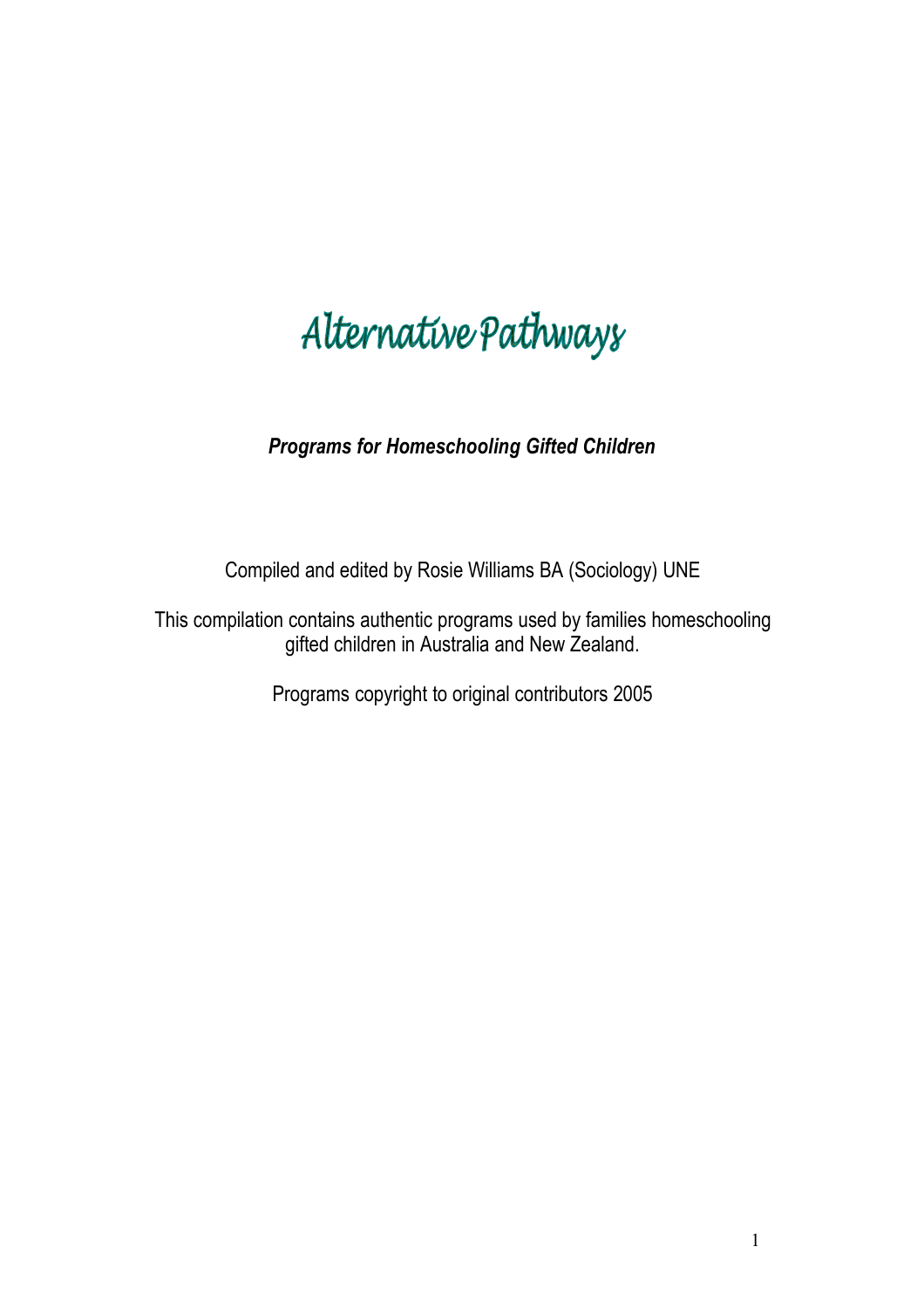# **Contents Page**

| Program<br>Number | Age            | Juris-<br>diction | Level<br>of IQ | Page Title              | Page           |
|-------------------|----------------|-------------------|----------------|-------------------------|----------------|
| 1                 | 5              | Vic               | PG             | Overview                | 3              |
| 2                 | $\overline{7}$ | <b>NSW</b>        | PG             | Rationale               | 4              |
|                   |                |                   |                | Objectives              | 5              |
|                   |                |                   |                | Assessment              | 6              |
|                   |                |                   |                | Learning Program        | $\overline{7}$ |
|                   |                |                   |                | Resource List           | 8              |
| 3                 | 8              | QLD               | HG             | Sample Program          | 9              |
| 4                 | 11             | <b>NSW</b>        | PG             | Rationale               | 10             |
|                   |                |                   |                | Resources               | 11             |
|                   |                |                   |                | English plan            | 12             |
|                   |                |                   |                | Mathematics plan        | 13             |
|                   |                |                   |                | Science plan            | 14             |
|                   |                |                   |                | Creative arts plan      | 15             |
|                   |                |                   |                | French plan             | 15             |
|                   |                |                   |                | PDHPE plan              | 16             |
|                   |                |                   |                | History plan            | 17             |
|                   |                |                   |                | Design & Tech. Plan     | 18             |
| 5                 | 12             | <b>NSW</b>        | EG             | Rationale               | 19             |
|                   |                |                   |                | Learning Program        | 20             |
|                   |                |                   |                | Implementation          | $21 - 25$      |
|                   |                |                   |                | Sample programs         | 26             |
| 6                 | 13             | <b>NSW</b>        | HG             | Timetable               | $27 - 28$      |
|                   |                |                   |                | Resources               | 29             |
|                   | 14             | NΖ                | HG             | <b>Broad Curriculum</b> | $30 - 31$      |
|                   |                |                   |                | Areas                   |                |
|                   |                |                   |                | Resources/References    | 32             |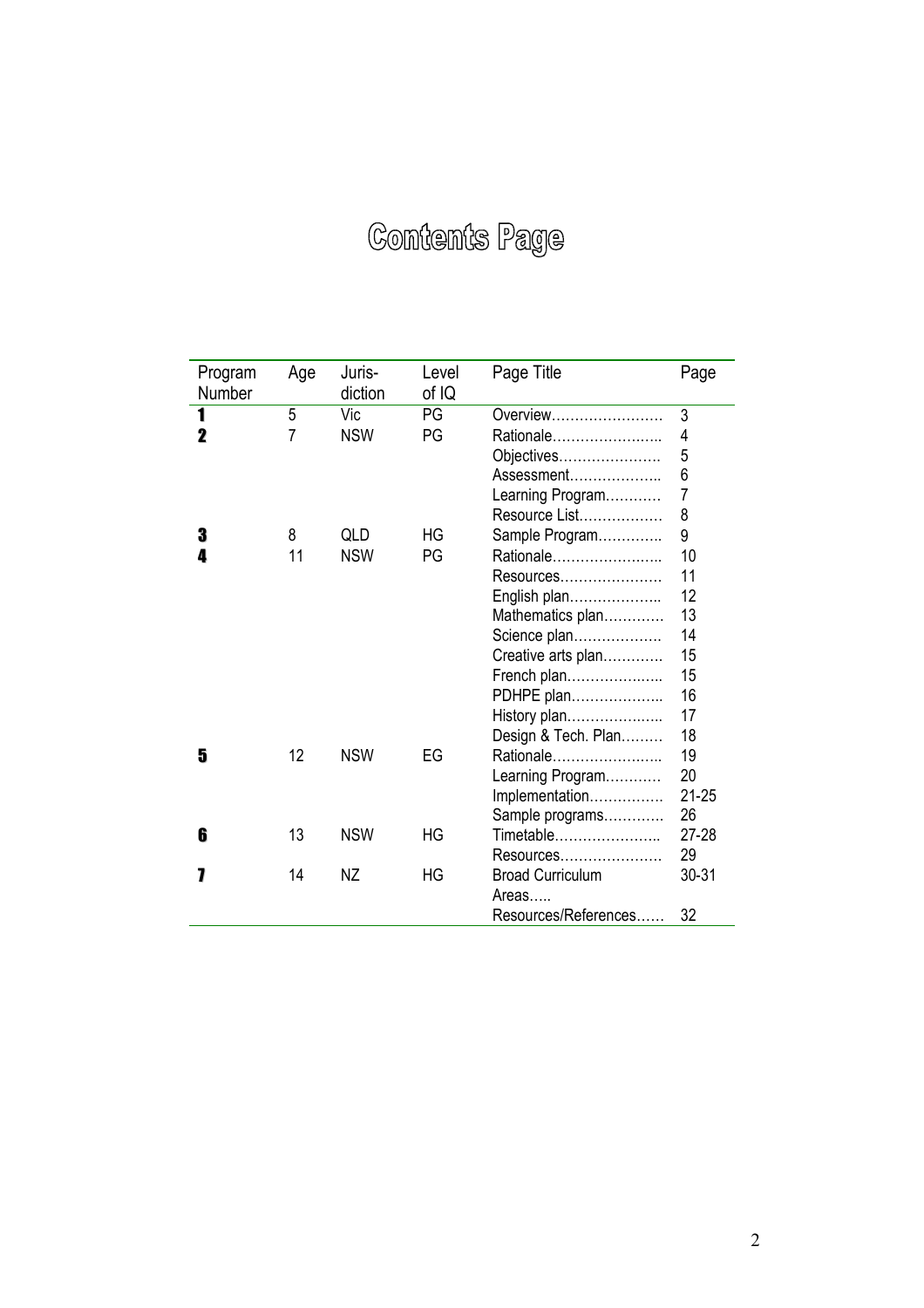# Owerwiew



*Highly gifted children often learn so fast that writing and documenting their progression according to state curriculum guidelines can become an obsolete mission (ed).*

There IS no plan. I'm really just winging it at the moment! Originally I'd intended to have a plan, but things change so fast, I just adapt all the time. It depends upon what my daughter turns out to like, how fast (or not) she goes, books we happen to see at the library, books I happen to see in bookshops and buy.... PLUS there's a limit of course to my time and energy. Sometimes we can go a whole week without actually DOING anything you could readily put a finger on or describe. l worry that what we actually manage is far from my ideal! On the other hand I know that it's incomparably better than what she would get at any school we could possibly go to.

We are doing Maths and French out of textbooks (+ audio CD for the latter) at the moment. My daughter is already happy and able to do a lot of this by herself, and just uses me as a tutor/resource. Her reading is at such a high level, and her ability to self-manage is now so good, that she really can follow a textbook. We did all of primary school grammar at one stage and finished it some weeks back. Sometimes we do spelling for a few weeks (mainly from various spelling bee lists on the Web). Most of my teaching is just chatting about things as they arise (unschooling), plus I intentionally barely modify my vocabulary or delivery style for her anymore. I also talk a lot about how to do things you don't feel like doing, how to set goals, plan your day, not worry about little things, enjoy making mistakes, control the urge to throw a tantrum and so on. I feel that it's more important at this stage to develop good life skills and habits than to master any particular bodies of academic knowledge.

Sometimes she has the urge to write a story. Apart from this, I'm not expecting a lot of "output" at the moment - it'd be too tiring, too much for a 5 year old. So for the rest, she reads. And reads. And reads. Fiction, jokes, science, geography, puzzles, you name it...loads and loads from the library each week (some of the fiction now have "young adult" stickers on their spines!) Often after returning from the library she'll read as much as 200 pages straight and I'll have to remind her to stop to eat. I might add that we have a TV and she's allowed to watch it, but of her own volition averages probably about 20 hours viewing a year at the moment!

She has a new project growing strawberries in our vegetable garden, helps with gardening generally, can tidy her room (or the kitchen table) perfectly by herself, knows all about recycling, a lot about nutrition, takes an interest in the weather (rain gauge, thermometer, etc) . She does lots of origami and makes maths solids and other things out of paper. She has a good grasp of internet use, e-mail and so on from looking over my shoulder. This year she has found a GT 5 yr old girl in South Africa to be penfriends with.

We also avail ourselves of whatever we like the look of from the local community. There's (during "term") a 30 min. swimming lesson (local gym), a 2 hour art class (through a homeschooling group and with a local artist), a 1 hour dancing class (private dance school). We also go on nature walks with the local field naturalists' club, volunteer as bird atlases for Birds Australia, and go on selected homeschool group excursions.

If my daughter had started at the local primary school she would still be in prep/kinder - they told me they "don't believe in" what they call "acceleration". However by early September of her first year she has finished primary school maths and has zoomed straight into Year 7. She's actually done all of Maths Grades 3,4,5 and 6 this year so far and because as she's so young I wasn't game to let her skip any problems! I don't know how long Maths can go at this pace - I might stop it and do logic or HTML or some form of programming at some stage for a change. There's no need to panic, I tell myself. I expect it'll all fall into place at the time.

In the next year or two I expect my daughter would like to try a musical instrument. I want to throw in Latin and/or Greek at some point. Further modern languages. A drama club? Voluntary work of some kind. The possibilities are endless. (Much) longer term I might go the Open Universities Australia route if things work out that way. Who knows? So, as I said, there's no program, but lots of progress.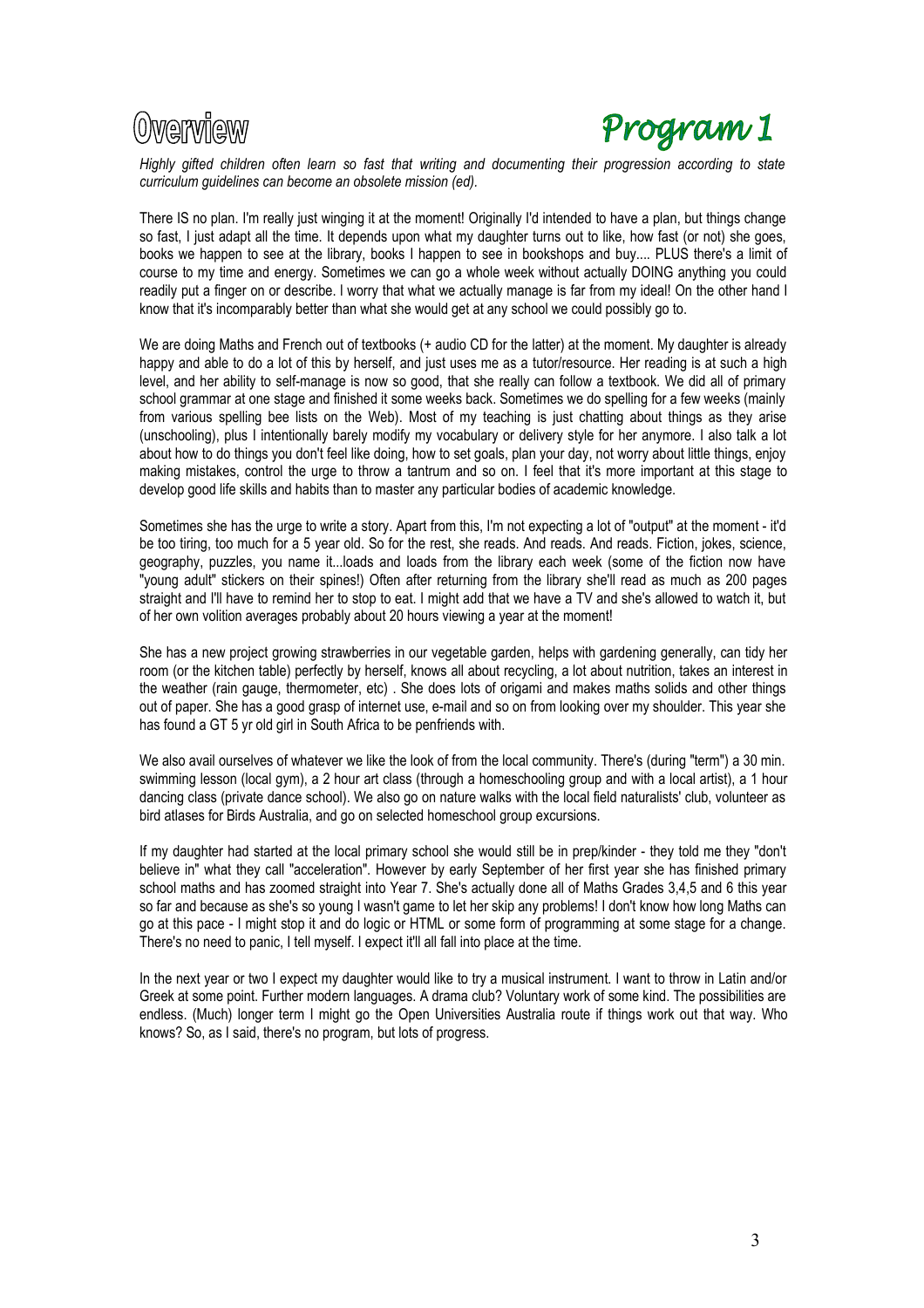# Rationale: Lewels of Giftedness



It is very important to note that there are different levels of giftedness. It is not always appreciated that even between these rough bands of ability there is a very great range of abilities. Therefore you should not expect to cater for the exceptionally or profoundly gifted child using the same programme as for the moderately gifted child.

Children of 140 IQ waste half their time. Those above 170 IQ waste practically all their time in school. (Hollingworth)

The exceptionally gifted or profoundly gifted child requires an educational program which differs quite radically in structure, pace, and content from that which might be offered to moderately gifted agemates. (Gross, 1992)

Individualisation in education is essential to serving the needs of the exceptionally gifted. The higher the deviation above the mean, the greater number of possible combinations and re-combinations of abilities. No one highly gifted child can be expected to be like any other with the same score. Therefore, no single-focused program…can hope to adequately serve a population with such potentially complex profiles. (Lewis, 1984)

Vulnerabilities of highly gifted children include uneven development, perfectionism, adult expectations, intense sensitivity, self-definition, alienation, inappropriate educational environments, and role conflict. (Roedell, 1994)

Underachievement in school is a serious problem in the gifted population. If we compare scores of all gifted students on individual aptitude tests with their level of performance, we would likely find as many as 70 percent underachieving. (Whitmore, 1980)

The child's intellectual development is proceeding at a much more rapid rate than physical or social or emotional development. Although this is perfectly normal for an extremely gifted child, it does present certain problems and challenges, especially in an age-segregated society. Profoundly gifted children may literally be able to comprehend intellectually what they are not ready to deal with emotionally. They may be able to construct a complex story with plot and characterization that is more typical of a middle school student while they are only the tender age of four, but they still usually have the motor skills of a four- year-old and cannot write their story down.

Personality attributes more reliably predict what will happen in adulthood than does the child's degree of giftedness (Winner)

To cover all 6 Key Learning Areas using a thematic approach with themes of interest so that the learning experience will be treasured. The themes are summarised in the 'Units of work' book, expanded on in both the 'Stage outcomes' books and ultimately in the 'BOS curriculum'.

Areas of the curriculum that need to be dealt with outside the themes and with the aid of text/workbooks or computer programs using an ongoing timetable allocation include; Grammar **Handwriting Mathematics** Spelling Typing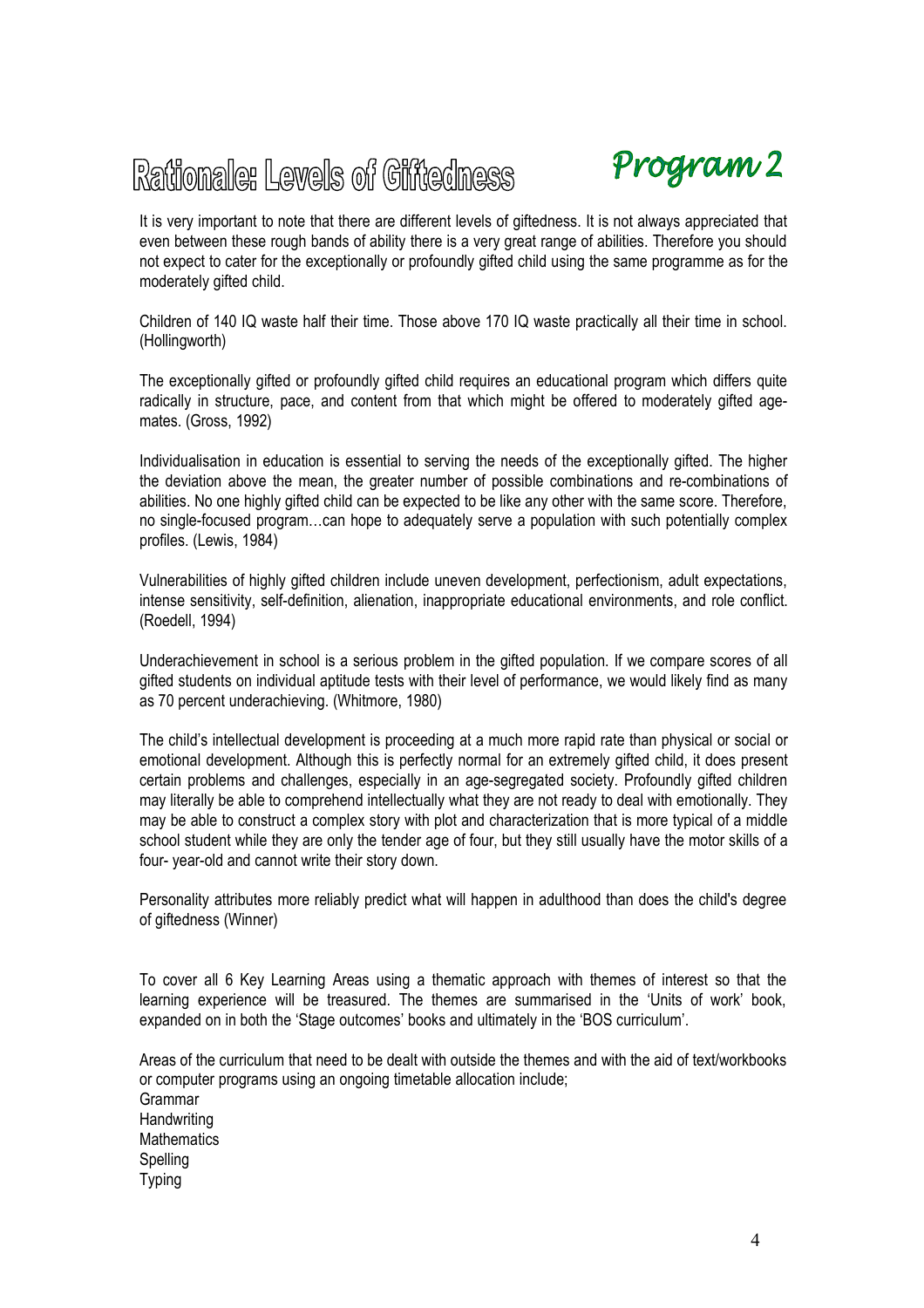#### Latin

Promote an enjoyment of reading as a pleasurable past time, at various levels and with a variety of material accessed.

Aspects of the Personal Development, Health and Physical Education curriculum not covered by the thematic approach will be dealt with by various outdoor activities combined with organised groups (i.e. gymnastics, swimming, soccer etc.).

Aspects of the Creative Arts curriculum not covered by the thematic approach will be dealt with by the use of private tutors and group classes (i.e. piano lessons and drama classes).

Access to groups/mentors that specialise in special interest areas (i.e. Bird watching, Veterinarian, etc.) will be provided.

Particular "Life Skills" which aren't covered in the curriculum (see below) will also be covered.

#### **Yearly goals Student:**

Gain diverse knowledge in a wide range of subjects Find learning interesting and stimulating Develop spelling skills Develop cursive script Develop typing skills Retain a positive self-esteem Develop good work ethic Become a more independent learner Make sure he knows that unusual gifts, like hair and eye colour, are not earned and that it's what one does with one's abilities is what's important.

### **Mum:**

Make learning fun Provide socialisation for N Maintain a sense of self Keep on top of paperwork **Enjoy** Have a sense of humour

### **FAMILY:**

To grow closer

Make time for each person to have their down time Introduce younger sibling L, to a pleasant and relaxed homeschooling environment Remember that the healthiest long term goal is not necessarily a child who gains fame, fortune or a Nobel prize, but one who becomes a comfortable adult and uses gifts productively. Enjoy the life style and don't forget to "stop and smell the roses" now and then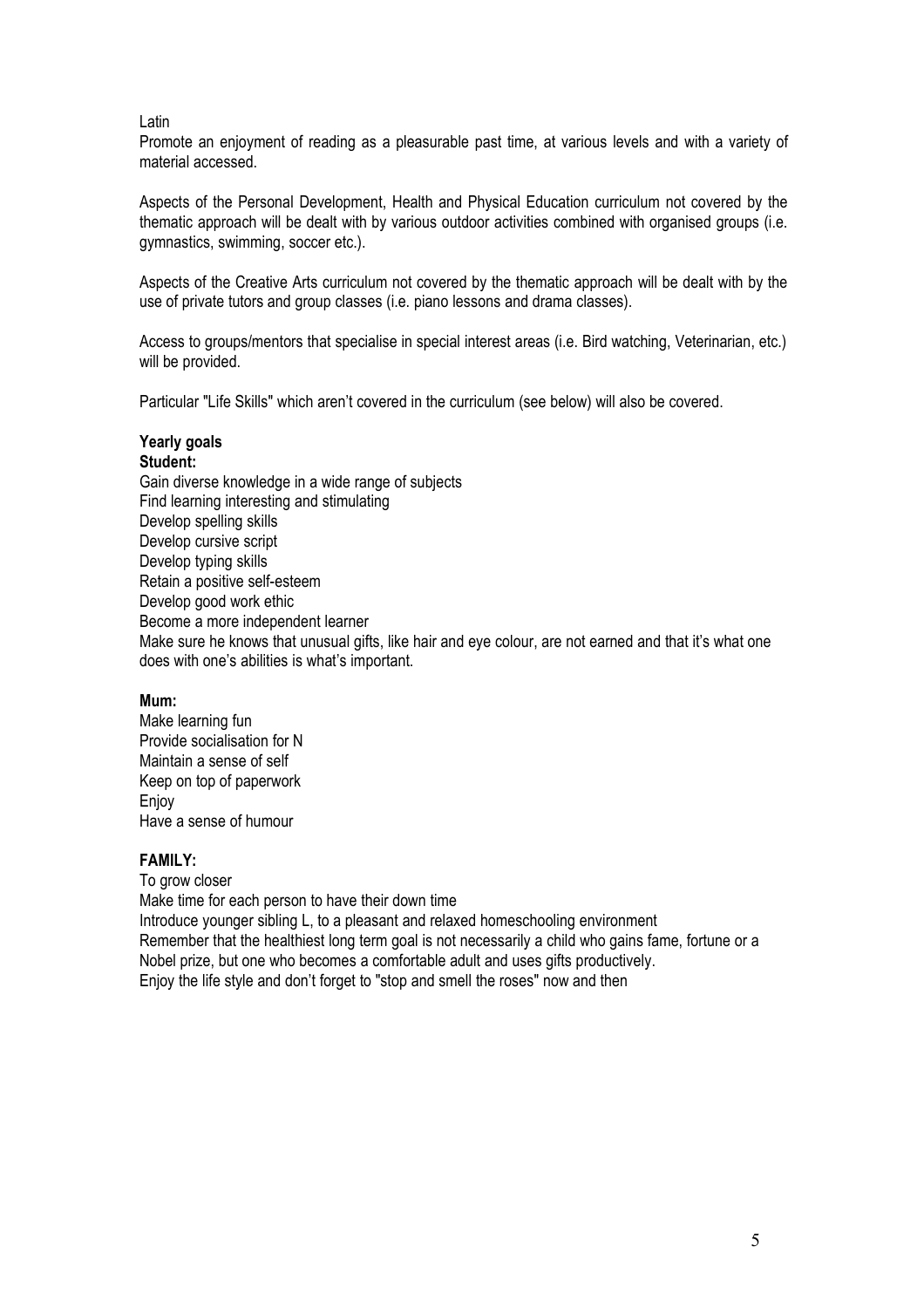# Assessment, Records, Strategies & Resources

The strategies that will be used to assess and record achievement are as follows;

- 1. See Stage 1, 2 & 3 NSW Board of Studies Outcomes Assessment Pro-formas
- 2. A daily learning log will be kept and reviewed daily using a colour-coded system to indicate the key learning areas covered in each activity.
- 3. A weekly planning dairy will be completed each week for the coming week.
- 4. Notes and ongoing evaluation of the program and timetable will be completed each week.
- 5. A weekly journal entry will be completed by N.
- 6. Work completed in activity books will be registered in the actual activity book as well as in the daily learning log.
- 7. Television guides with educational (and other) programs watched will be highlighted.
- 8. A portfolio of work will be kept; this will include written tasks as well as recordings of performances/oral presentations, and test results.
- 9. An emphasis will be placed on pre-level testing.
- 10. Half yearly evaluations of outcomes will be completed in the "Evaluation of Outcomes" folder for each stage of learning.
- 11. Yearly external testing by a registered Educational Psychologist (Mr. Phillip Wolfer) will be undertaken in the areas of Mathematics, Reading, Spelling and any other areas deemed necessary for each stage of development.

# **Resources**

- · Home education networks: These often have regular gatherings, organised excursions and social events (e.g. EG/PG group and SHEN)
- School teachers, family and friends working in educational institutions
- · Libraries: Public libraries and libraries attached to TAFE colleges or universities
- · Educational Book stores
- · Public Institutions: Museums, parks, galleries, libraries and public utilities, which run information days, exhibitions, lectures, information or support groups, and maybe some courses, and provide a wide range of resource materials.
- NSW Board of Studies
- · Gifted Organisation: NSW Gifted and Talented Association, GERRIC and PLC extension **Centre**
- · Telephone Book
- · People: Friends and family and general members of the community.
- · Community and Charitable Organisations
- · The Mass Media: Use creatively and intelligently the mass media television, radio, print publications for public broadcast, and computer network systems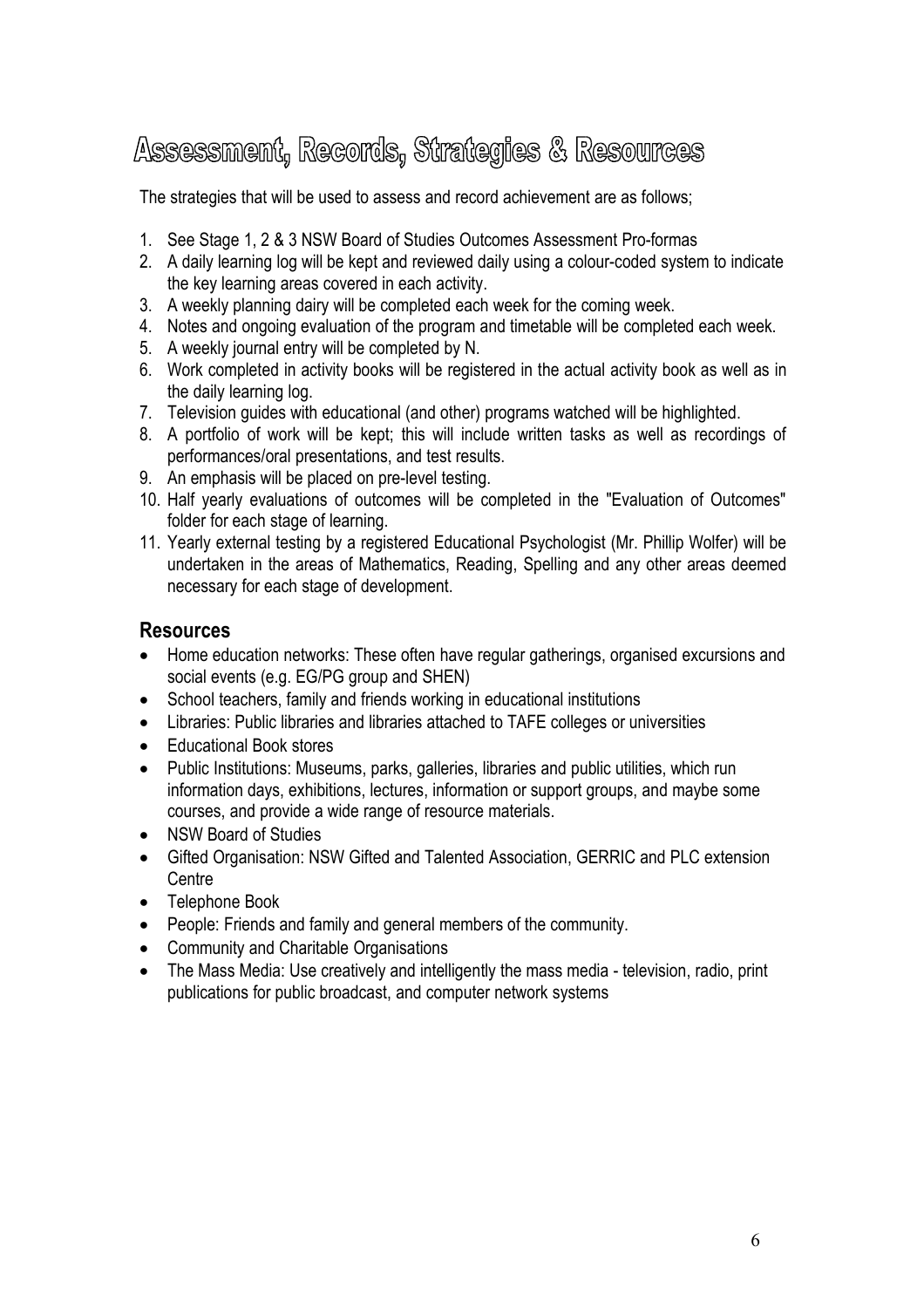# Extra Curricula Learning

- · Basic First Aid, including CPR
- Nutrition
- what is a good diet for me?
- why do I eat the food I do?
- how healthy is "healthy" food?
- where does my food come from?
- additives to foods how are foods processed?
- what's my opinion on genetic engineering and food?
- Getting Involved in Community **Organisations**
- Meals on Wheels (Senior Citizens)
- Wildlife/Conservation
- Overseas Aid/ Human Rights
- · Visit Local Council, State and Federal Parliament
- Positive thinking practice
- Conflict resolution strategies
- Recognisingand managing own stress levels
	- and understanding causative factors
- · Camping and survival skills bushcraft
- Cooking for different occasions
- different groups of people
- balanced, appropriate menus
- preparation, clearing away
- budgeting and shopping
- Maintenance of clothes
- basic sewing skills, laundry, shoe care
- Telephone skills
- answering/making (all types of calls)
- emergency calls
- information accessing
- using the White and Yellow pages
- Staying safe in the community
- peer pressure to conform
- safety in the home and environment
- · Gardening
- use of plants (food, building, fibre, fuel, aesthetics, etc)
- wild foods, traditional uses across cultures (Aboriginal, herbal remedies)
- use of plants and indigenous plants in the area
- grow own food, including harvest, care, composting, chemicals, treatment
- Be able to estimate with reasonable accuracy
- Personal journal on a regular basis (www.splinterware.com/products /iDailyDiary.htm)
- Practice in real life mental calculations (shopping, cooking, making things)
- Be able to draw to scale
- Read charts, graphs (weather, statistics, in media)
- · Watch Australian story for HESE
- Read and interpret timetables
- · Devise ways to manage own time stay on task, finish things, avoid distractions, making and meeting contracts and agreements to do things in a time frame (finding out what it is I really want to do)
- Understand what is happening to the body
- 1. how it affects moods and therefore relationships
- 2. meditation, relaxation, understanding body rhythms and cycles, need for solitude and privacy)
- · Health and Safety around drugs, alcohol, tobacco, chemicals, food addictions - why? (disease and hazards)
- Be able to use computer catalogue and technology in the local and other libraries to access information and resources.
- Use the Reference Library in Sydney (take a free tour)
- Read on back cliff often (with M)
- Bird (Bob) time
- An outside activity each day (fishing, park)
- Music (Piano lessons, practice)
- Sewing
- · Learn sign language
- Maths mentals daily
- Touch type daily (goodtyping.com)
- · Have fun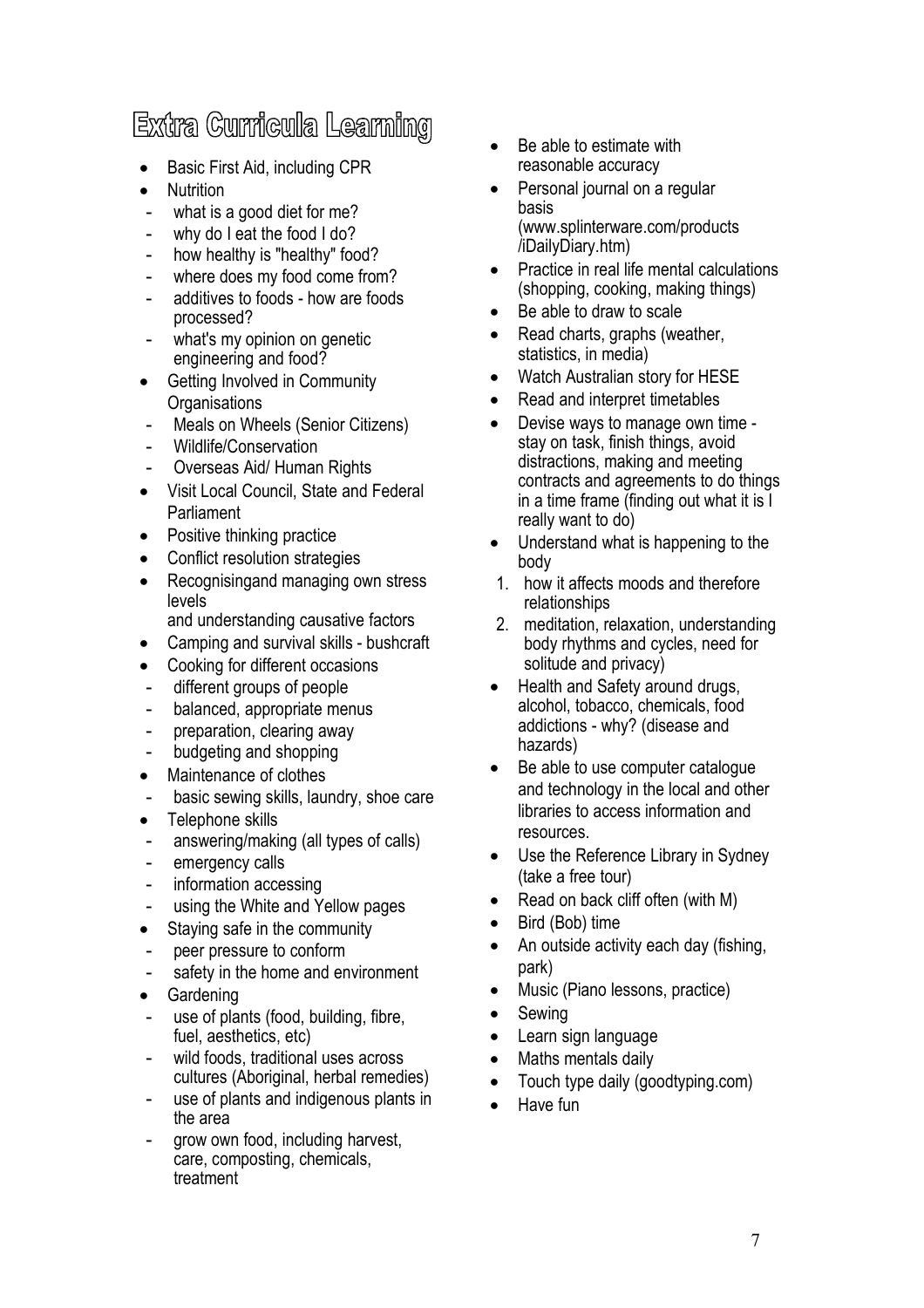# Resource List

"feely" box, assorted items alphabet blocks, dice and lower case animals, food, plants, birds, places atlas, road maps, maps, globe batteries and light bulbs bead or counting frame, abacus blackboards, chunky and thin chalks blank books, lined/unlined blank flash cards for children to blank tapes for children to record on boxes for storage broom, dustpan (child's own) cardboard; various colours, sizes child-made books clay clock, clock stamp collage materials comfortable couch for reading compass computer construction toys containers, scales, weights counters; blocks, beads, sticks, crossword puzzles, etc Cuisenairre rods dictionaries; word and picture dominoes (number, time, animal, etc) dramatic play equipment; dress-ups, educational DVD's, videos and CDROMS's encyclopaedias flannel board and cut out figures food colouring and other dyes funnels of different sizes furniture, blocks, animals glue; clear paste, pva, craft graph paper, various grades hole puncher large rug for playing/working on library books low shelves magazines and catalogues pencils, magnetic board; letters, numbers and coloured figures manipulative letters; wood, sandmaterials for cubby building mathematical games measuring devices; spoons, jugs, memory games, picture bingo mirror, child full-length natural and coloured ice cream sticks, match newspapers and newsletters number lines objects for fine motor coordination objects for visual discrimination other games

paints and brushes paper, plastic, cardboard; upper people, sports, etc phone directories pictures and objects for classifying pictures and objects of wild and farm plastic eye droppers play money, shop props playdough playing cards, chess game and checkers, poems and story starters posters, charts, pictures props, furniture pulleys puzzles; peg, insert and jigsaw reading flash cards, alphabet cards reading games; board and card real and play telephones rulers, tape measures, trundle safe planks scissors, Stanley knife, pinking shears scrabble and other word games scraps of fabric sequence cards and games set of wooden blocks small toys, such as little cars, dolls, soft leather and vinyl scraps sticks, toothpicks sticky tape, masking tape, ducting tape straws, buttons, pegs, bottle caps string, wool, rope sturdy large cardboard boxes tangrams textas, crayons thin pieces of rubber tubing variety of puppets; glove, finger, etc video and cassette player/recorder videos, tapes related to reading wheel, metre stick wide variety of books wood and construction materials woodworking tools work bench, sawhorse, tools write on writing paper of different sizes, shapes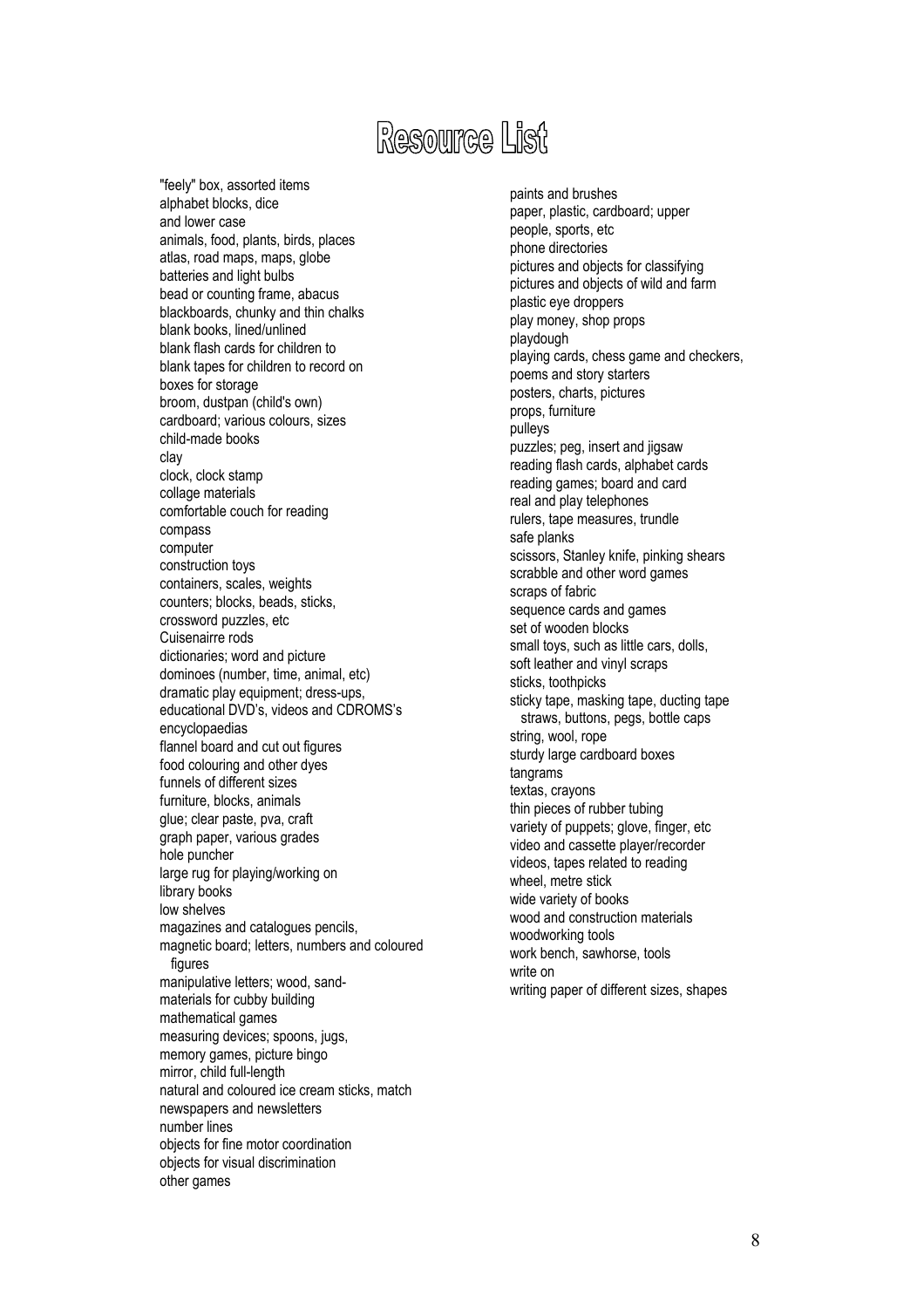# Sample Program



*Please note that this plan is only a general guide negotiated between parent and child. Examples provided are just "some" of the ways, our homeschooling plan is carried out.*

| <b>LEARNING AREA</b>                                | <b>PLAN</b>                                                            | <b>EXAMPLES</b>                                                                                                                                                                                                                                                                                                                                                |
|-----------------------------------------------------|------------------------------------------------------------------------|----------------------------------------------------------------------------------------------------------------------------------------------------------------------------------------------------------------------------------------------------------------------------------------------------------------------------------------------------------------|
| Academics                                           | Self directed, parent guided.<br>Spontaneous learning.                 | The child chooses the topic and skill he<br>will be focusing on each day. The parent<br>provides resources and learning<br>opportunities; gives advice on what<br>course of action would be suitable or<br>most beneficial for the child to take; and<br>monitors progress and intervenes when<br>necessary.<br>Meet an artist whilst visiting an art gallery. |
| Living skills                                       | Parent organised.                                                      | Cooking lessons, cleaning, shopping, and<br>gardening.                                                                                                                                                                                                                                                                                                         |
| Physical skills<br>Gross Motor<br><b>Fine Motor</b> | Some self directed, others<br>planned.<br>Self directed.               | Outdoor play, sporting clubs, take<br>swimming lessons.<br>Play with lego, cutting and pasting,<br>writing.                                                                                                                                                                                                                                                    |
| Performing Arts                                     | Organised.                                                             | Drama classes                                                                                                                                                                                                                                                                                                                                                  |
| Arts and Crafts                                     | Some self directed, some<br>parent directed.                           | Child has free access to arts and crafts.<br>Parent organises activities and<br>excursions.                                                                                                                                                                                                                                                                    |
| <b>Social Skills</b>                                | Communication Skills professionals. (child has<br>Asperger's Syndrome) | Parent directed with help from Parent teaches child how to read<br>common signals used in every day<br>conversation.                                                                                                                                                                                                                                           |
| Socialising                                         | socialise on a daily basis.                                            | Self directed, opportunities to Attend homeschool group get-togethers.<br>Go out with friends and family.                                                                                                                                                                                                                                                      |
| Health and Personal<br>Development                  | Self directed, parent guided.                                          | Child shows parent what he is ready to<br>learn; parent provides guidance and<br>advice, and resources.                                                                                                                                                                                                                                                        |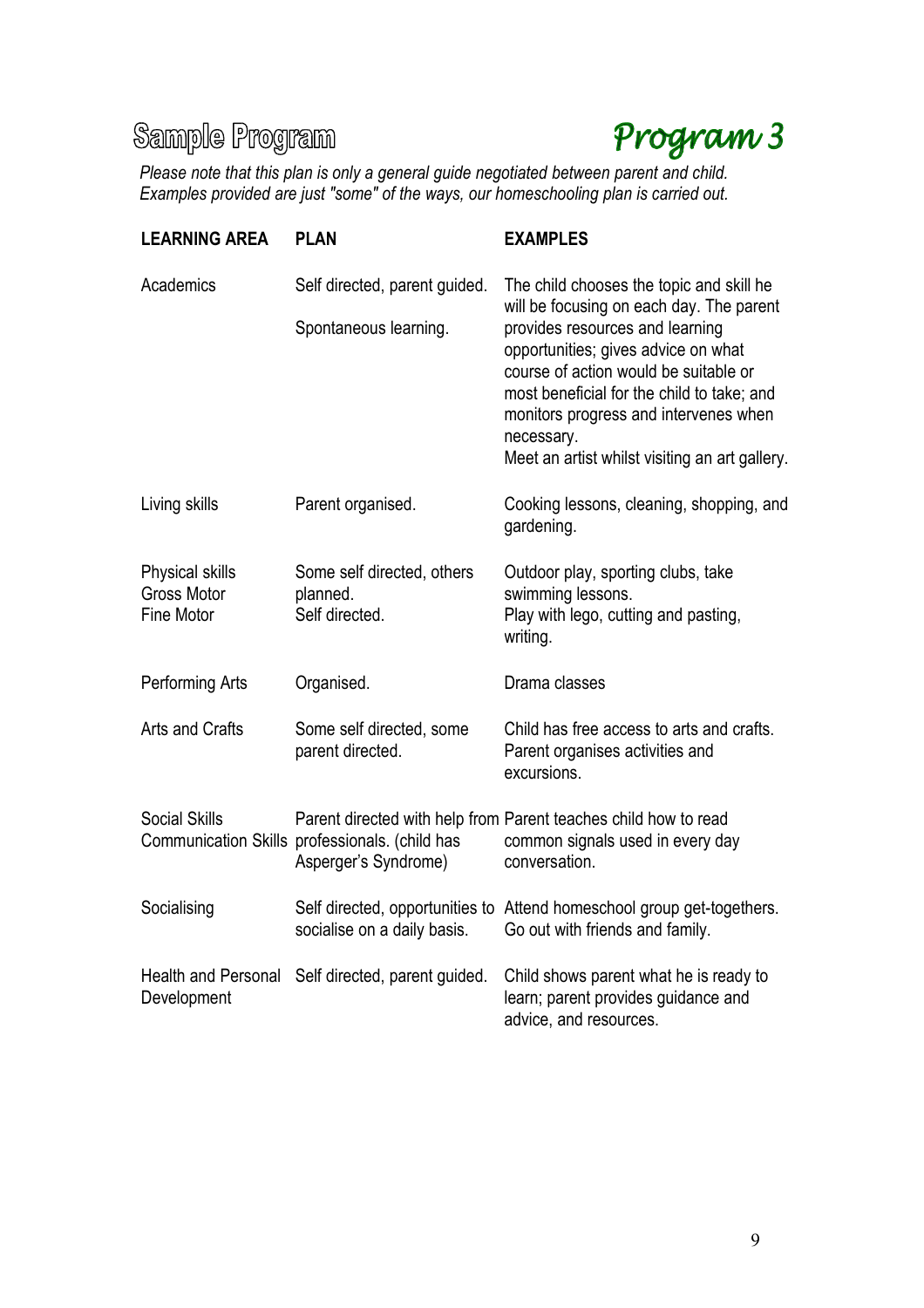



Being profoundly gifted, the student is well ahead in some areas, and has the capacity to absorb material at a greatly increased rate. Therefore his programme will be adapted to his needs, and the curriculum will be compacted in various areas as needed.

In many ways he is already far ahead of what is happening in school - his history, art and computer knowledge and experience is far ahead of the average year 7 or 8 child due to his general interest and our trip overseas last year, and he is currently working comfortably in both the year 8 and 9 maths textbooks. Likewise his writing skills are well ahead of the average child in his year - earlier this year he completed a history assignment, which the history teacher considered was of year 10 or 11 standard. His creative writing at school regularly receives marks of 19/20.

Covering many parts of the ancient and modern history sections of the high school curriculum is unnecessary, as he has already covered much of this information in his personal research. However we will be seeking to enhance his understanding of cause and effect (which he is already very interested in), and concentrating on things like the points of view of different participants in events, why they may have acted as they did, etc. The knowledge areas we will be concentrating on will depend on where his interests lie. Currently he is planning to do some work on the 100 years' war, and I know there is a strong interest in WWII which we may yet follow up further, possibly from a more Australian perspective.

We are planning to ensure that his program builds on his strengths (particularly in History and creative writing), but of course also ensure that skills and confidence are built in other areas where things don't come as easily to him, such as Science and Maths.

Hopefully his love of learning and interest in all subjects will increase as his confidence increases. I am aiming to work towards this by removing the pressure of being tested and of having to organise and structure his own time too much in the immediate future (a real challenge for a child with ADD). This was an area which caused great stress to him at school, together with a strong judgmental attitude at school based on the marks he received, so I am hoping that by removing that stress he will start to again find his own intrinsic rewards in the learning process.

Because the student is a highly visual-spatial learner, I plan to cater for his need to see things, and anticipate that as a result we will be using tools such as TV documentaries widely. He seems to understand topics much better if he can see them rather than just hear about them.

As we have done throughout his childhood, I plan to continue to have a lot of discussion with the student, answering his questions and finding out together if I don't know the answers to what he asks.

I have planned this curriculum aiming for about a year's work, but at present it seems as if in some areas (ie maths) there is far more, while in others (ie history) we will need to do further planning during the year.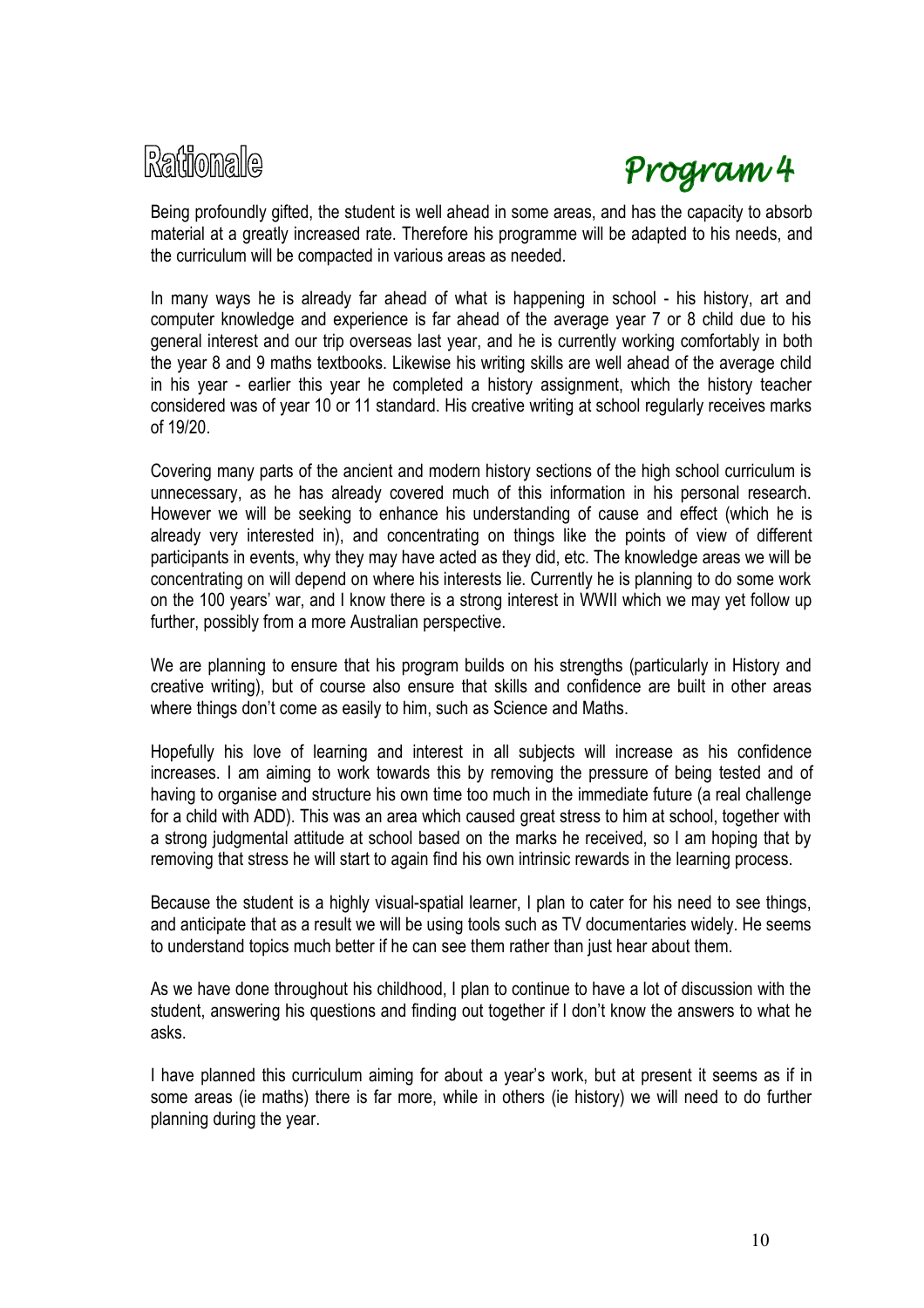# Resources

- Merriam Webster Word of the Day on the internet, creating a sentence to use the word of the day (verbally) to increase his vocabulary.
- SAT question of the day he may be sitting the SAT in the future (to gain early entry to UNSW if he wishes) so he is doing these questions to gain practice and experience, and also to make him comfortable with the format, as multiple choice tests like these have been a problem for him in the past.
- · We are planning to make a lot of use of documentaries and Open Learning programs on TV, museums, galleries, outside activities etc.
- · Tools such as our extensive range of fiction and non-fiction books, the computer, internet, and the local library are freely available and are widely used. We have a considerable collection of non-fiction and reference books in a wide range of subjects.

Formal textbooks include:

- Secondary English, Book Two by Sadler and Hayllar.
- Signpost Maths, years 7-9.
- · Heineman Interactive Science 2
- French computer learning program (Tell me more, version 5) incorporating reading, listening, comprehension and speaking.
- · We have a wide range of educational software including 3 encyclopaedias, various science disks including evolution and human body, maths and also a disk from the Uffizi gallery in Florence, one on Escher's works, etc.
- · The student's grandmother has strong interest and good ability in the French language and culture, as well as in science (especially Astronomy) and maths, so she will be sharing these interests with him.
- The student's mother has good skills and knowledge in science, maths, computers, photography and an honours degree in business, as well as very strong research and statistical skills.
- · A family friend who is a teacher with an honours degree in English and History) has offered to support the student in his creative writing (via email)
- · A cousin who is very knowledgeable with computers, currently doing a TAFE networking course, will be tutoring the student once a week and encouraging him in his computer interests.
- A family friend lecturer in philosophy (who has a PhD) has offered to do some work with the student in the history of science. He has offered to individually tutor him through an award winning university course in this area (adapted for student's needs if necessary), or alternatively suggest some reading material with him and then have some discussion together.

#### **Provision for Social Interaction**

I do not see that developing social skills is a big problem for the student. He seems to get on well with basically all people, from small children to adults. Many people mention how easy he is to get along with. He has struggled somewhat socially at school, but I think this is due to the enforced unnatural situation at school of being expected to mix only with children of his age. Due to his giftedness he has often found that these children do not share his interests. When he mixes with children who do,he gets on famously. He recently did a friendship survey for Miraca Gross (an academic at UNSW doing research on exceptionally gifted children), which showed that his conception of friendship is far in advance of "average" children his age. I feel that this his differing view of what a friend should be is what has hindered his ability to make friends in his own age group, rather than any innate social inability.

He will be provided with chances to interact with others in our everyday life, such as shopping, the library, visiting friends, relatives, etc. There are also opportunities to interact with others at his Tae Kwon Do lessons, the monthly gifted association picnics we attend and two homeschooling groups we will be joining in 2002.

Another homeschooling family with a son the same age and with similar interests and at a similar level of schooling has invited the student to visit on a regular basis so the kids can do some schooling together and get the benefits of each others' company. He will be having his first visit there soon.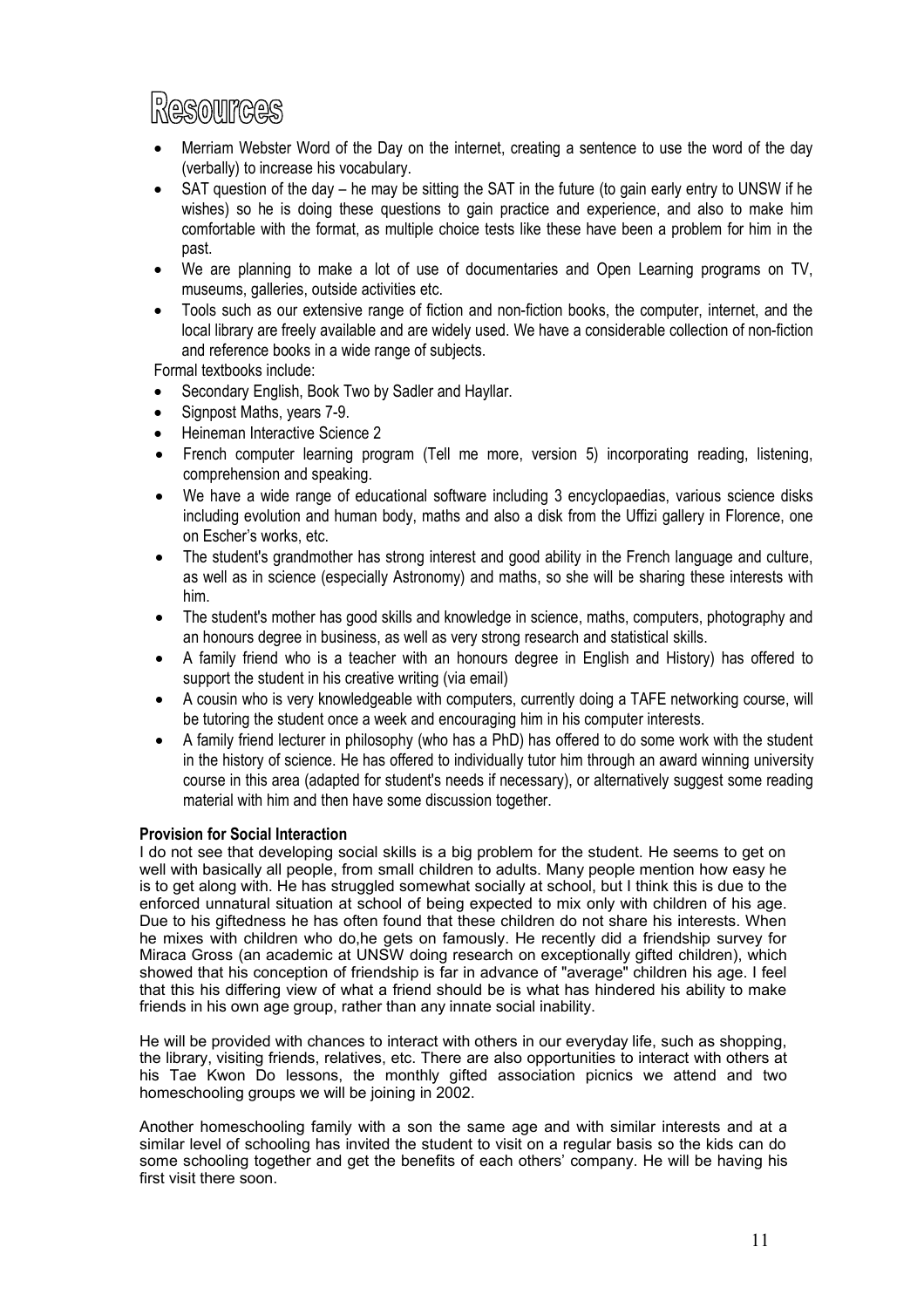|                        | $-$                                                                 |                           |
|------------------------|---------------------------------------------------------------------|---------------------------|
| Topic                  | <b>Notes</b>                                                        | Resources                 |
| <b>Current Affairs</b> |                                                                     | Regular watching of       |
|                        |                                                                     | <b>ABC</b><br>news<br>and |
|                        |                                                                     | current affairs, and      |
|                        |                                                                     | discussion<br>about       |
|                        |                                                                     | what is happening         |
|                        |                                                                     | in the world and          |
|                        |                                                                     | why.                      |
| Grammar                |                                                                     | Textbook exercises        |
| Language Use           |                                                                     | Textbook exercises        |
| Punctuation            |                                                                     |                           |
| Spelling               | The student's spelling has always been excellent – he needs only    |                           |
|                        | to see a word once to know how to spell it. The only area where     |                           |
|                        | he sometimes has trouble is with homonyms, and then only when       |                           |
|                        | he is absorbed in the creative side of writing - he corrects them   |                           |
|                        |                                                                     |                           |
|                        | during proofreading.                                                |                           |
| Literature             | We will be reading widely (he has just started Lord of the Rings)   |                           |
| Appreciation           | and discussing the book.                                            |                           |
|                        | Comparison between traditional Romeo and Juliet on video, Baz       |                           |
|                        | Luhrman's version and the written version, we'll also be watching   |                           |
|                        | Shakespeare in Love to show a current interpretation of life at the |                           |
|                        | time. We may well tie this back to history with some attempt to     |                           |
|                        | look at the different ways Shakespeare has been interpreted over    |                           |
|                        | the ages to fit with current opinions and beliefs.                  |                           |
| Reading                |                                                                     |                           |
| Comprehension          | Already done - latest Neale reading analysis (when student was      |                           |
|                        | 9) showed adult reading levels in all categories including          |                           |
|                        | comprehension. Comprehension exercises from the year 8              |                           |
|                        | textbook are trivial and boring work for him.                       |                           |
| General reading        | I am working to increase the student's enjoyment of reading but     |                           |
| for enjoyment          | currently he seems more interested in doing other things. I am      |                           |
|                        | attempting to encourage him by calling it "school work" (and        |                           |
|                        | listing it on his log sheet to give him some sense of achievement)  |                           |
|                        | but giving him total freedom to choose what he reads.               |                           |
| Writing                |                                                                     |                           |
| Creative               |                                                                     | A family friend will      |
| Poetry & Prose         |                                                                     | offering<br>be            |
|                        |                                                                     | feedback etc on his       |
|                        |                                                                     | will<br>work, I<br>be     |
|                        |                                                                     | supplying                 |
|                        |                                                                     | proofreading<br>if        |
|                        |                                                                     | needed, along with        |
|                        |                                                                     | starter ideas etc.        |
|                        |                                                                     | Initially<br>at<br>least  |
|                        |                                                                     | these will be coming      |
|                        |                                                                     | from the<br>English       |
|                        |                                                                     | textbook.                 |
|                        |                                                                     |                           |
| Non-fiction,           | This will be addressed in a range of subjects, but slowly. The      |                           |
| essays, reports        | student struggles with putting together his ideas in a coherent     |                           |
| etc                    | way on paper, although he can have a considered and well-           |                           |
|                        | thought out conversation on a range of issues. We will be working   |                           |
|                        | gradually to build his confidence and ability in this area rather   |                           |
|                        | than applying performance pressures.                                |                           |

# **Key Learning Area- English**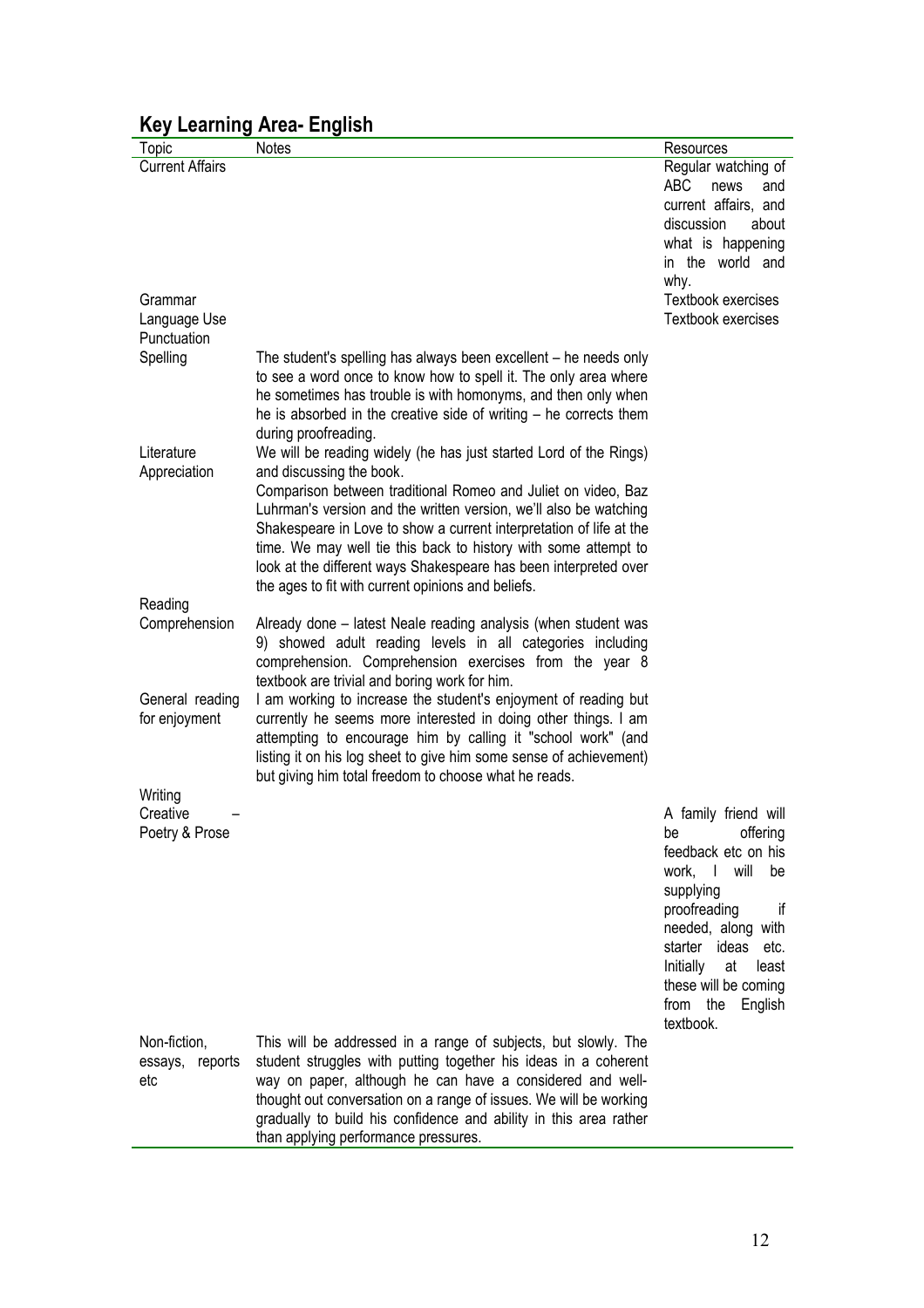| <b>Key Learning Area - Mathematics</b> |  |  |  |
|----------------------------------------|--|--|--|
|----------------------------------------|--|--|--|

| Topic                      | <b>Notes</b>                              | Resources                       |
|----------------------------|-------------------------------------------|---------------------------------|
| Problem Solving            | Grandma is planning to continue to do     | Those chapters which have       |
|                            | this with the student on an ongoing basis | been crossed out have already   |
|                            | to enhance his problem solving skills and | been completed, some during     |
|                            | to pass on her love of number puzzles.    | the school year at a selective  |
|                            | Word problems at the end of each maths    | highschool)                     |
|                            | chapter will be completed to help the     | 8-2-Textbook                    |
|                            |                                           |                                 |
|                            | student translate everyday problems into  | General logic and maths         |
|                            | numbers in order to be able to solve      | puzzles from various sources    |
|                            | them, and to tie together the various     |                                 |
|                            | skills and strategies he learns into a    |                                 |
|                            | coherent whole.                           |                                 |
| Algebra and                | Algebraic Expressions and the Straight    | 92 Textbook                     |
| <b>Coordinate Geometry</b> | Line                                      |                                 |
|                            | <b>Coordinate Geometry</b>                | 98 Textbook                     |
|                            |                                           |                                 |
|                            | <b>Equations and Formulae</b>             | 8-9-Textbook                    |
|                            | Equations, Inequations and Formula        | 96 Textbook                     |
|                            | Patterns and Algebra                      | 85 Textbook                     |
|                            | Simultaneous Equations                    | 9 12 Textbook                   |
|                            | The Number Plane                          | 8 11 Textbook                   |
| <b>Consumer Arithmetic</b> | <b>Consumer Arithmetic</b>                | 97 Textbook                     |
|                            |                                           |                                 |
| Data Handling              | Chance                                    | 9 3 Textbook                    |
| (Statistics)               |                                           |                                 |
|                            | <b>Graphs and Tables</b>                  | 87 Textbook                     |
|                            | <b>Statistics</b>                         | 8 13 Textbook                   |
|                            |                                           | 9 11 Textbook                   |
| Geometry                   | Geometric Construction and Congruent      | 8-12-Textbook                   |
|                            | <b>Triangles</b>                          |                                 |
|                            | Reasoning in Geometry                     | 86 Textbook                     |
|                            | Similarity                                | 8 15 Textbook                   |
| Measurement &              | Area and Volume                           | 88 Textbook                     |
| Trigonometry               |                                           |                                 |
|                            | Circles and Cylinders                     | 8 14 Textbook                   |
|                            | Investigating Pythagoras' Theorem         | 8 3 Textbook                    |
|                            | Measurement                               | 95 Textbook                     |
|                            | Surface Area and Volume                   | 9 14 Textbook                   |
|                            | Trigonometry                              | 913 Textbook                    |
| Number                     | <b>Basic Skills and Number</b>            | 91 Textbook                     |
|                            | Indices                                   | 94 Textbook – just started this |
|                            |                                           | week                            |
|                            | Percentages                               | 84 Textbook                     |
|                            | <b>Products and Factors</b>               | 99 Textbook                     |
|                            | Ration, Rates and Scale Drawing           | 8 10 Textbook                   |
|                            | Surds                                     | 9 10 Textbook                   |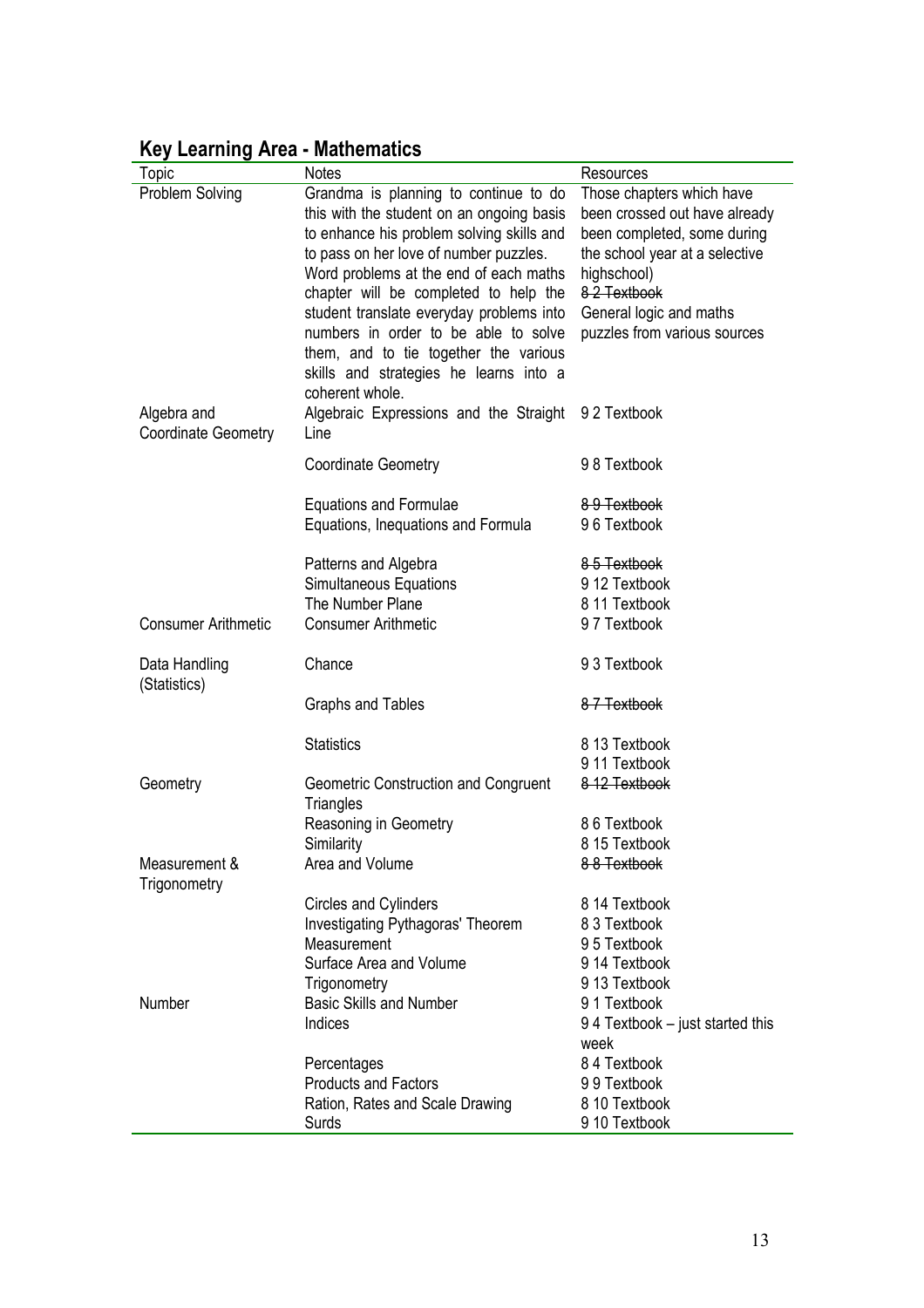|  |  |  | <b>Key Learning Area - Science</b> |
|--|--|--|------------------------------------|
|--|--|--|------------------------------------|

| Topic                                                                | <b>Notes</b>                                                                                                                                                                                                                                                                                                                                                                                                                                                                                                                                                                                                                                                                                                                                                                                                                                                                                                                                                                          | Resources                                                                                   |
|----------------------------------------------------------------------|---------------------------------------------------------------------------------------------------------------------------------------------------------------------------------------------------------------------------------------------------------------------------------------------------------------------------------------------------------------------------------------------------------------------------------------------------------------------------------------------------------------------------------------------------------------------------------------------------------------------------------------------------------------------------------------------------------------------------------------------------------------------------------------------------------------------------------------------------------------------------------------------------------------------------------------------------------------------------------------|---------------------------------------------------------------------------------------------|
| Changing                                                             |                                                                                                                                                                                                                                                                                                                                                                                                                                                                                                                                                                                                                                                                                                                                                                                                                                                                                                                                                                                       | 8 Textbook                                                                                  |
| <b>Substances</b>                                                    |                                                                                                                                                                                                                                                                                                                                                                                                                                                                                                                                                                                                                                                                                                                                                                                                                                                                                                                                                                                       |                                                                                             |
| <b>Electric Circuits</b><br>Energy for Living                        |                                                                                                                                                                                                                                                                                                                                                                                                                                                                                                                                                                                                                                                                                                                                                                                                                                                                                                                                                                                       | 8 Textbook<br>8 Textbook                                                                    |
| Things                                                               |                                                                                                                                                                                                                                                                                                                                                                                                                                                                                                                                                                                                                                                                                                                                                                                                                                                                                                                                                                                       |                                                                                             |
| Evolution                                                            |                                                                                                                                                                                                                                                                                                                                                                                                                                                                                                                                                                                                                                                                                                                                                                                                                                                                                                                                                                                       | Series on SBS -<br>also discussion                                                          |
|                                                                      |                                                                                                                                                                                                                                                                                                                                                                                                                                                                                                                                                                                                                                                                                                                                                                                                                                                                                                                                                                                       | and perhaps<br>research                                                                     |
| <b>Exploring Space</b>                                               | Grandmother has a strong interest in astronomy (and has<br>done a partial University degree in it). She will be sharing<br>her love and knowledge of astronomy with the student.                                                                                                                                                                                                                                                                                                                                                                                                                                                                                                                                                                                                                                                                                                                                                                                                      | 8 Textbook                                                                                  |
| Force and Motion                                                     |                                                                                                                                                                                                                                                                                                                                                                                                                                                                                                                                                                                                                                                                                                                                                                                                                                                                                                                                                                                       | 8 Textbook                                                                                  |
| <b>History of Science</b>                                            | Discussion, books such as James Watson on the<br>discovery of the structure of DNA, the Enigma machine in<br>WWII, etc. I'm also trying to get hold of a copy of "The Arch"<br>of Knowledge" about the history of science.<br>Using (and adapting for the student's level of knowledge)<br>an award-winning unit written for Charles Sturt University<br>regarding the history of science and its interrelationship<br>with the Church - the writer of the unit (a family friend, who<br>has a PhD in philosophy and lectures at Charles Sturt) has                                                                                                                                                                                                                                                                                                                                                                                                                                   |                                                                                             |
|                                                                      | offered to mentor the student in this area.                                                                                                                                                                                                                                                                                                                                                                                                                                                                                                                                                                                                                                                                                                                                                                                                                                                                                                                                           |                                                                                             |
| Light and Sound<br><b>Natural Resources</b><br><b>Skin and Bones</b> |                                                                                                                                                                                                                                                                                                                                                                                                                                                                                                                                                                                                                                                                                                                                                                                                                                                                                                                                                                                       | 8 Textbook<br>8 Textbook<br>8 Textbook                                                      |
| <b>Substances</b><br>Chemistry                                       | We're looking at the periodic table, have looked at<br>mixtures vs compounds vs elements, and will be looking at<br>the definitions, properties and examples of each. We'll be<br>working at categorising different substances into these<br>groups (categorising is a concept that the student is not<br>good at so will need some work in recognising that<br>because things have some similar properties we can put<br>them together and maybe predict what other properties<br>they may have), and also into subgroups such at metals,<br>nonmetals, etc, Then we'll go on to looking at how their<br>atomic structure (and their position on the periodic table)<br>influences the way they bond. Possibly, if the student's<br>interest in this area continues, we will look at isotopes,<br>radioactivity and decay, etc.<br>Watching documentaries such as the living planet on<br>Channel 10 and the Blue Planet on the ABC, and<br>discussing the issues raised afterwards. | Atom<br>series<br>on<br>ABC TV<br>8<br><b>Textbook</b><br>working<br>through<br>the chapter |
| Survival in a Harsh                                                  |                                                                                                                                                                                                                                                                                                                                                                                                                                                                                                                                                                                                                                                                                                                                                                                                                                                                                                                                                                                       | 8 Textbook                                                                                  |
| Environment                                                          |                                                                                                                                                                                                                                                                                                                                                                                                                                                                                                                                                                                                                                                                                                                                                                                                                                                                                                                                                                                       |                                                                                             |
| Biology                                                              | Watching documentaries such as the living planet on<br>Channel 10 and the Blue Planet on the ABC, and<br>discussing the issues raised afterwards.                                                                                                                                                                                                                                                                                                                                                                                                                                                                                                                                                                                                                                                                                                                                                                                                                                     |                                                                                             |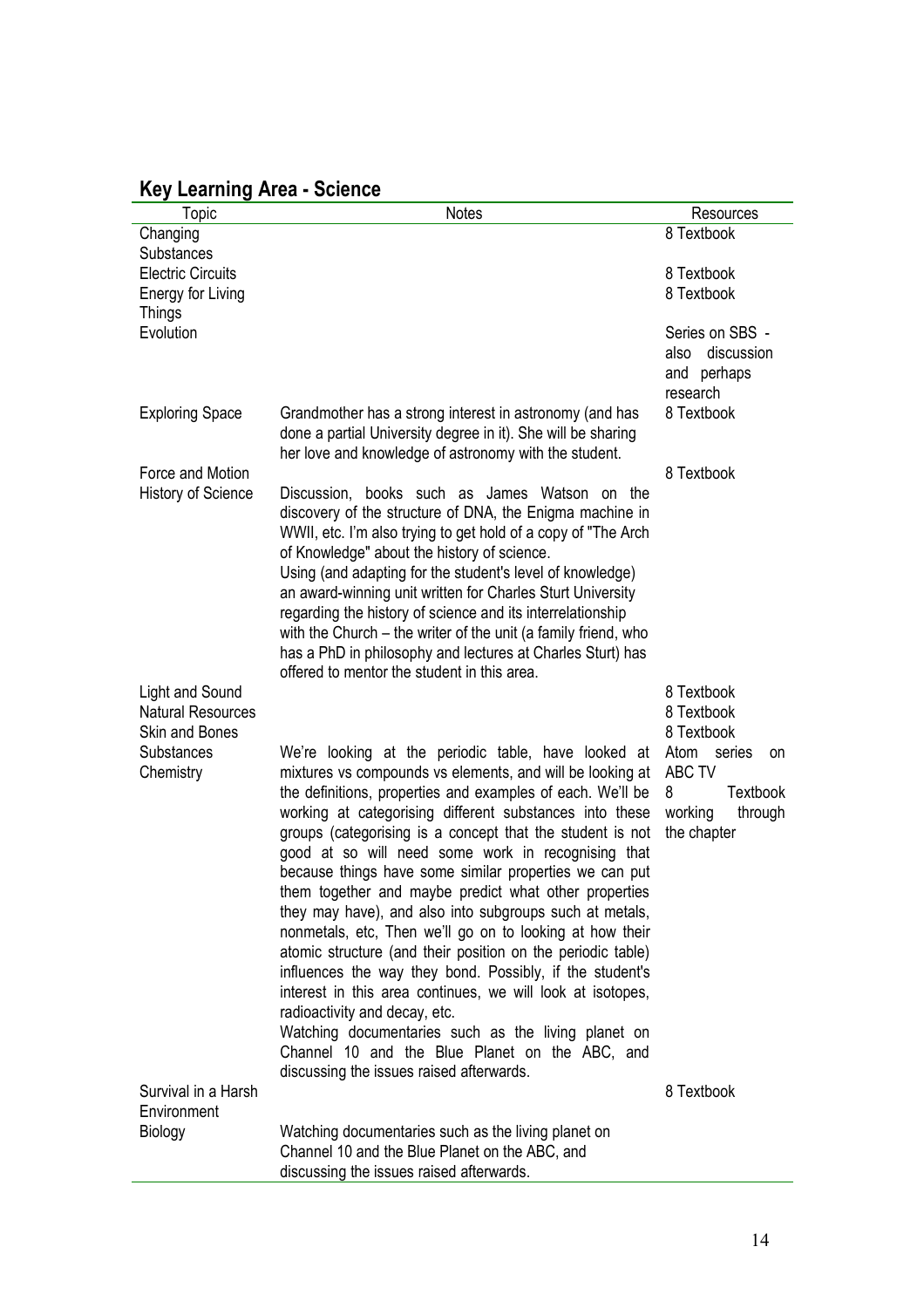| <b>Key Learning Area- Creative Arts</b> |  |  |
|-----------------------------------------|--|--|
|                                         |  |  |

| Topic                        | <b>Notes</b>                                                                                                                                                                                | Resources                                                                                                                          |
|------------------------------|---------------------------------------------------------------------------------------------------------------------------------------------------------------------------------------------|------------------------------------------------------------------------------------------------------------------------------------|
| <b>Music</b><br>Visual Art   | Piano lessons once a week                                                                                                                                                                   |                                                                                                                                    |
| Art history and appreciation | The student has a lot of<br>knowledge in this area<br>already, due to our visit to<br>Europe last year. We will be<br>building on this with resources<br>such as:<br>Drawing and cartooning | <b>Books</b><br>Gallery visits (photography<br>exhibition this coming week)<br><b>Uffizi Gallery Software</b><br><b>Discussion</b> |
|                              | Some computer based art, ie<br>using o, making animated gifs,<br>manipulating<br>world<br>real<br>images and creating images<br>scratch<br>inside<br>the<br>from<br>computer.               | Relevant TV progr<br>Photography<br>Warhammer scenery and<br>model making ams                                                      |

| Topic     | <b>Notes</b>     | Resources                                                                                                                                           |
|-----------|------------------|-----------------------------------------------------------------------------------------------------------------------------------------------------|
| Culture   |                  | Movies, videos, documentaries etc (in English or with<br>subtitles in the foreseeable future)<br>Cooking with grandmother (also part of towards DT) |
| Listening |                  | Computer Program<br>Visits to Alliance Francais to be in French speaking<br>surroundings                                                            |
| Reading   | Learn Vocabulary | Internet based games<br>A range of books such as Tintin and Astrix as he becomes                                                                    |
| Speaking  |                  | more proficient in French. Computer Program<br><b>Computer Program</b><br>Visits to Alliance Francais to be in French speaking<br>surroundings      |
| Writing   |                  | Computer Program<br>All the above with the help of grandmother.                                                                                     |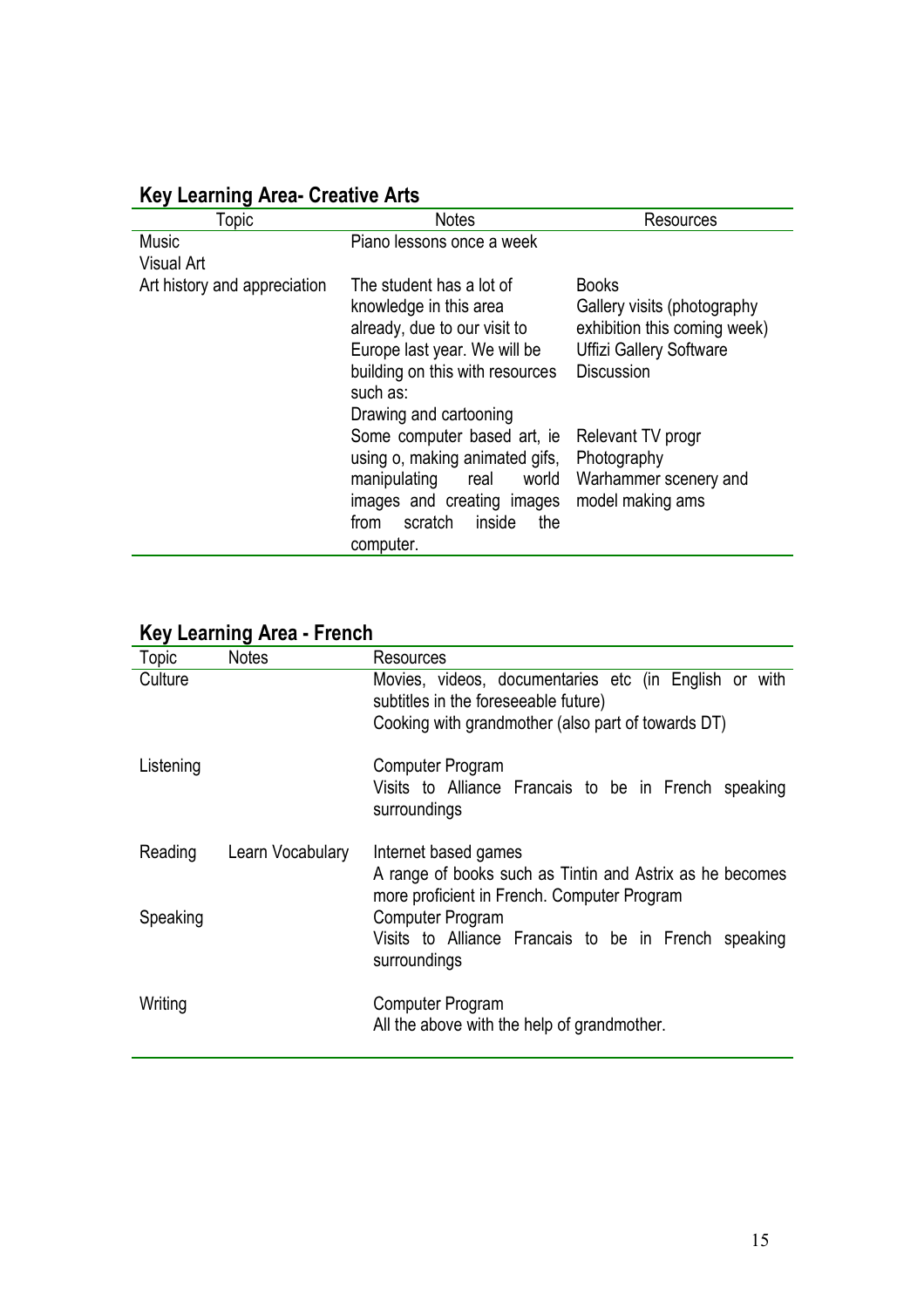# **Key Learning Area - PDPHE**

| Topic                   | <b>Notes</b>                                                                                                                                                                                                                                                                                                                                                                                                                                                                                                                                                                                         | <b>Resources</b>                                                                                                                                                                                                                                                                     |
|-------------------------|------------------------------------------------------------------------------------------------------------------------------------------------------------------------------------------------------------------------------------------------------------------------------------------------------------------------------------------------------------------------------------------------------------------------------------------------------------------------------------------------------------------------------------------------------------------------------------------------------|--------------------------------------------------------------------------------------------------------------------------------------------------------------------------------------------------------------------------------------------------------------------------------------|
| PE                      | Tae Kwon Do<br>Lessons 3 times per week, plus regular gradings<br>and evaluations.<br><b>Baseball</b><br>Possible return to playing baseball next summer.<br>Archery                                                                                                                                                                                                                                                                                                                                                                                                                                 | The student will<br>be<br>joining<br>a<br>homeschooling<br>group<br>doing<br>10<br>lesson<br>a<br>archery course in the<br>new year.                                                                                                                                                 |
| Health & PD             | Family discussion on nutrition, exercise, healthy<br>living, germs, first aid, etc.<br>We are considering doing a St Johns first aid course<br>at some point next year<br>Nutrition will be part of practical cooking lessons<br>(see DT and also French)                                                                                                                                                                                                                                                                                                                                            | We'll be watching the<br>Body<br>TV<br>Human<br>episode<br>on puberty,<br>leading to discussion<br>etc of what will be<br>happening to his body.<br>Further sex education<br>tends to come naturally<br>this<br>house,<br>in.<br>his<br>answering<br>questions as they are<br>asked. |
| Fine<br>Motor<br>skills | The student's fine motor skills could do with some<br>improvement (one of the causes of his problems in<br>high school. We are looking to address this problem<br>by not rushing his handwriting so he has a chance<br>to write as neatly as he can, giving him access to<br>the computer to enable him to type his work<br>whenever he wants to, and by ensuring he gets<br>writing practice, as well as Warhammer figure<br>painting to help improve fine motor skills.<br>When he wants to and has the time to go slowly his<br>handwriting<br>is<br>already showing considerable<br>improvement. | Warhammer                                                                                                                                                                                                                                                                            |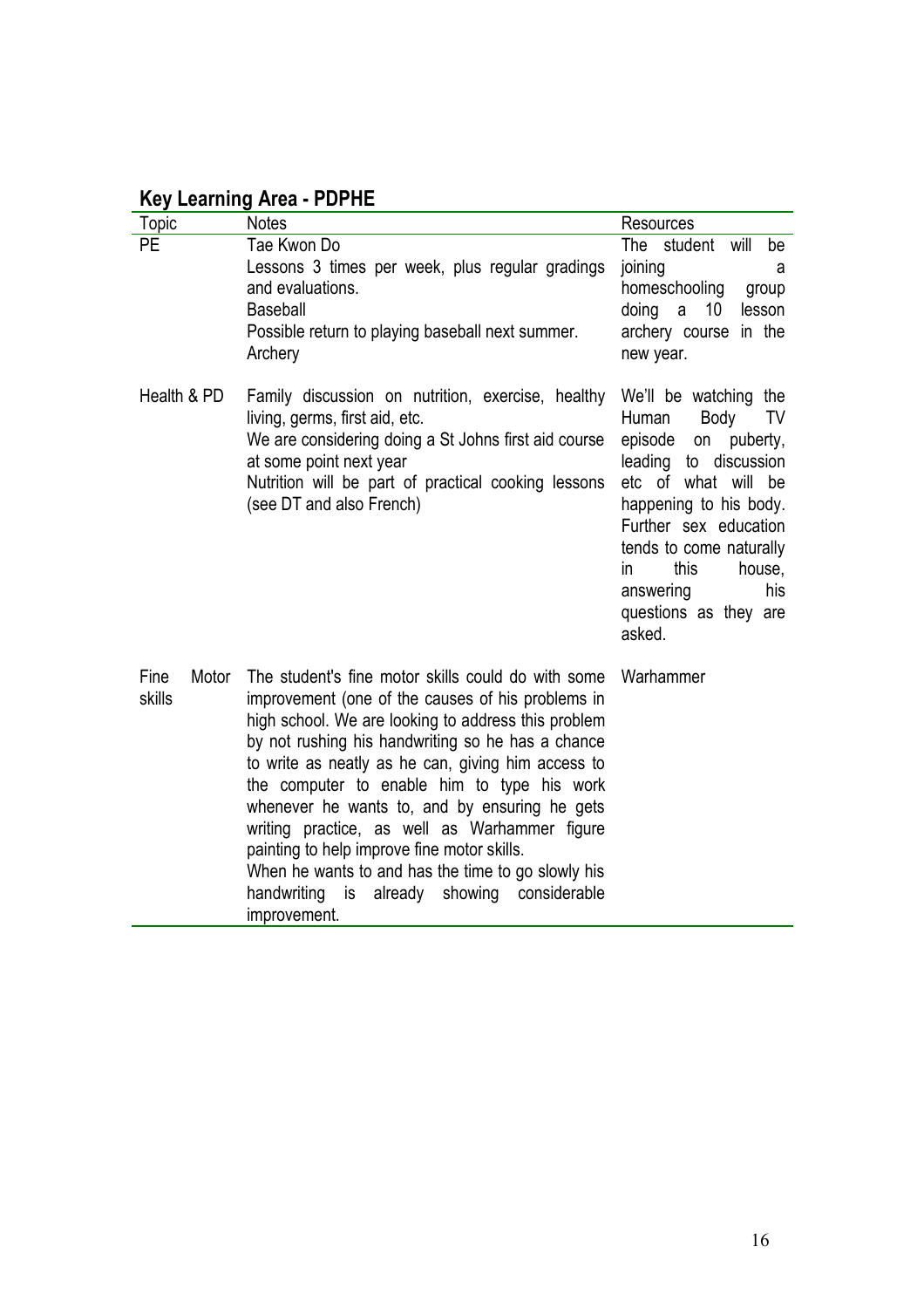|  | <b>Key Learning Area - History</b> |  |  |
|--|------------------------------------|--|--|
|--|------------------------------------|--|--|

| Topic                                    | <b>Notes</b>                                                                                                                                                                                                                                                                                                                                                                                                                                                                                                        | <b>Resources</b>                                               |  |  |
|------------------------------------------|---------------------------------------------------------------------------------------------------------------------------------------------------------------------------------------------------------------------------------------------------------------------------------------------------------------------------------------------------------------------------------------------------------------------------------------------------------------------------------------------------------------------|----------------------------------------------------------------|--|--|
| 100 years War                            | The student has chosen this topic as the one in all his<br>schoolwork that he is most interested in, so I am hoping to<br>use this in a rather free-form way to re-awaken his interest in<br>learning. I am encouraging him to decide his own direction in<br>this area, with the only restriction being that there must be<br>some long term structure to his study (ie not just piecemeal<br>bits of reading when he feels like it), although he does not<br>have to complete some overall assignment at the end. | Medieval<br>Home<br>Schooling<br>group<br>Internet<br>Research |  |  |
|                                          | He has decided that he wants to look more closely at Joan<br>of Arc, the battles she fought and why they were fought<br>(looking at the opinions of people on both sides of the war).                                                                                                                                                                                                                                                                                                                               |                                                                |  |  |
|                                          | He wants to write a story based in this time period.                                                                                                                                                                                                                                                                                                                                                                                                                                                                |                                                                |  |  |
|                                          | We will also be looking at what life was like on a daily basis<br>at that time, such as what people wore and ate (and how),<br>and what basic items such as food etc cost.                                                                                                                                                                                                                                                                                                                                          |                                                                |  |  |
| <b>British</b><br>History<br>overview    | We will be tying this together with his art history studies by<br>also looking at some art and architecture from this time.<br>SBS History Program "A history of Britain" – ties in well with<br>100 years war above in that it gives him some overview of<br>life at the time, we will also be using this as a basis for<br>further reading/internet research etc.                                                                                                                                                 |                                                                |  |  |
| unit<br>A<br>on<br>Australian<br>History | I am planning to include some work on Australian History during<br>the year – possibly an overview first, then concentrating on some<br>area which he expresses an interest in - possibly WWII.                                                                                                                                                                                                                                                                                                                     |                                                                |  |  |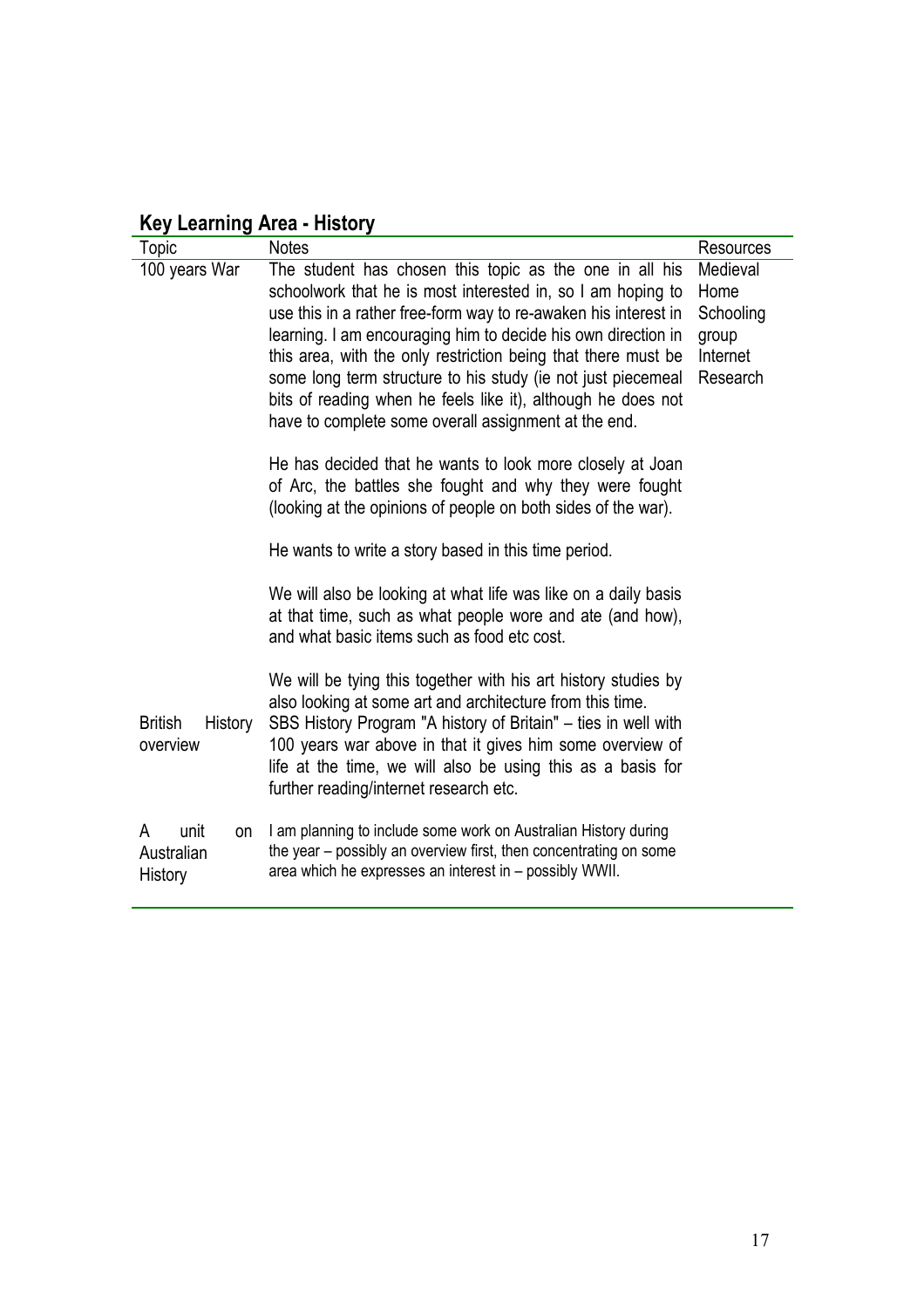| Key Learning Area - Design & Technology |  |  |  |  |
|-----------------------------------------|--|--|--|--|
|-----------------------------------------|--|--|--|--|

| Topic                    | <b>Notes</b>                                                                                                                                                                                                                                                                                                                                                                                                                                                                                                                                            | Resources                                                                                                            |
|--------------------------|---------------------------------------------------------------------------------------------------------------------------------------------------------------------------------------------------------------------------------------------------------------------------------------------------------------------------------------------------------------------------------------------------------------------------------------------------------------------------------------------------------------------------------------------------------|----------------------------------------------------------------------------------------------------------------------|
| <b>Computing Studies</b> | Ideas about what the student and the computer<br>mentor could do together:<br>Over time I'd like him to pick up a chunk of your<br>knowledge about how to fix computers, work out<br>what's wrong, know how to install and replace stuff<br>(he already installs software with some supervision),<br>what to watch out for, which things might conflict,<br>etc.<br>Creating a computer network and maintaining it<br>Including explaining about IP addresses, setting<br>permissions, etc.<br>Installing hardware components and associated<br>drivers | Mentor-cousin<br>We have a<br>microphone and<br>decent<br>soundcard.                                                 |
|                          | Show him how to put drives $&$ cards etc in $-$ how to build a                                                                                                                                                                                                                                                                                                                                                                                                                                                                                          |                                                                                                                      |
|                          | system from scratch                                                                                                                                                                                                                                                                                                                                                                                                                                                                                                                                     |                                                                                                                      |
|                          | Explain which bits do what                                                                                                                                                                                                                                                                                                                                                                                                                                                                                                                              |                                                                                                                      |
|                          | How they talk to each other                                                                                                                                                                                                                                                                                                                                                                                                                                                                                                                             |                                                                                                                      |
|                          | Basic idea of how computers work $-$ ie some binary<br>maybe, how the whole thing reduces to 1s and 0s<br>as on and off is the only thing a computer<br>recognises                                                                                                                                                                                                                                                                                                                                                                                      |                                                                                                                      |
| <b>Ethics</b>            | Installing Windows<br>Instil some idea of intellectual property,<br>how                                                                                                                                                                                                                                                                                                                                                                                                                                                                                 |                                                                                                                      |
|                          | someone has worked hard creating software and<br>should be paid for it, etc.                                                                                                                                                                                                                                                                                                                                                                                                                                                                            |                                                                                                                      |
|                          | Wav sound files, how they can be modified and<br>attached to events                                                                                                                                                                                                                                                                                                                                                                                                                                                                                     |                                                                                                                      |
|                          | How to edit sound files? Record stuff? Do you<br>have/can you get some software to do so?                                                                                                                                                                                                                                                                                                                                                                                                                                                               |                                                                                                                      |
|                          | Maybe doing more in the way of programming at<br>home if he gets keen, ie writing scenarios for age of<br>empires etc.                                                                                                                                                                                                                                                                                                                                                                                                                                  | the<br>Possibly<br>Software Design<br><b>HSC</b><br>course<br>local<br>through<br>a<br>2002<br>college in<br>or 2003 |
| Applications             | Excel, Word, email, zipped files, database design<br>and the internet as a research tool                                                                                                                                                                                                                                                                                                                                                                                                                                                                | Various software<br>programs                                                                                         |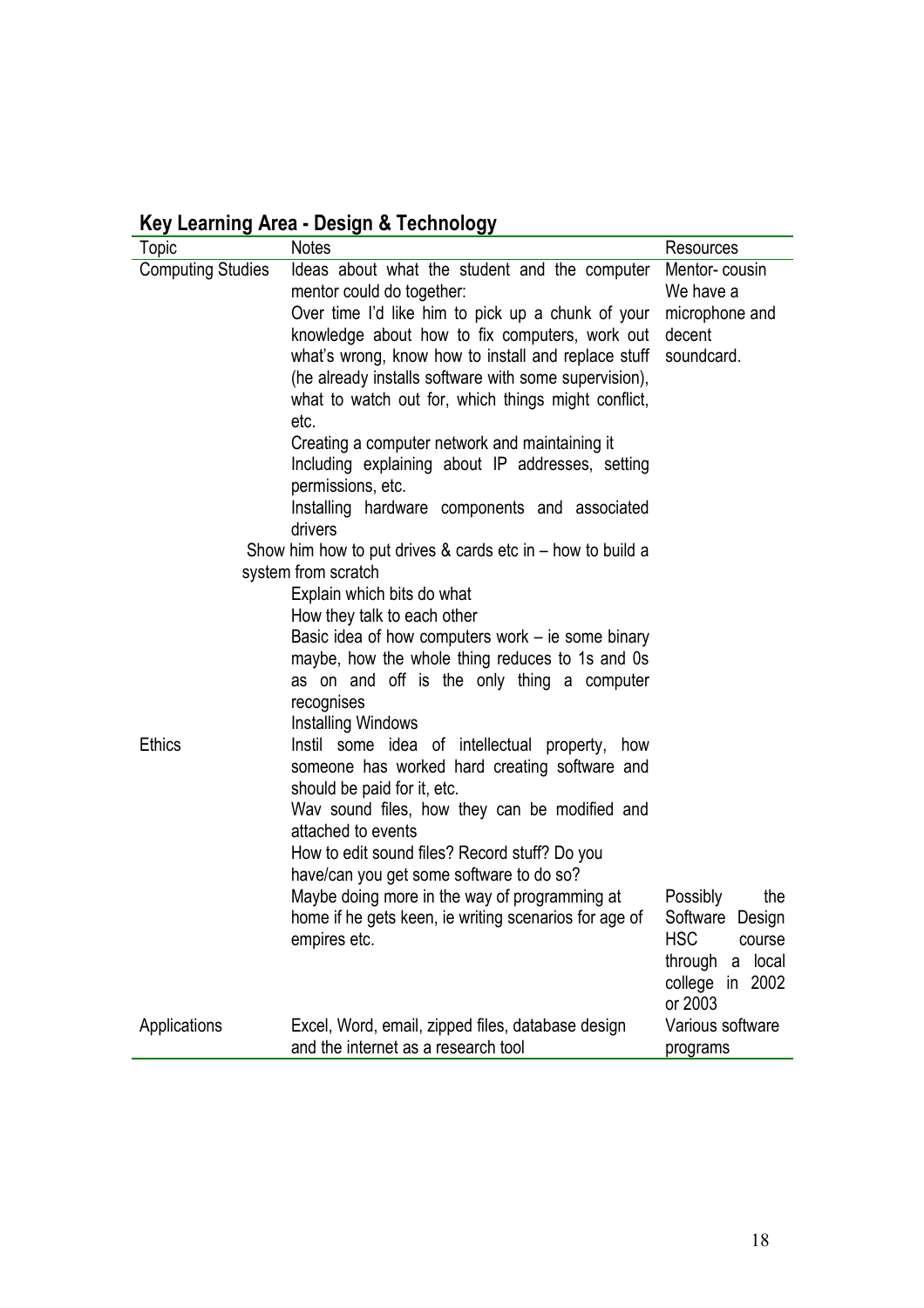# Raffionale

# Program 5

F has been identified as very gifted, particularly in the areas of language, logic and problem solving, but has never achieved to his potential at school. He has always found school to be a very stressful environment, for several reasons.

He is under stimulated, which results in daydreaming, lack of focus, unproductiveness and a lot of off task behaviour, so he never finishes work or achieves anything concrete.

He finds it hard to relate to the other children, and is uninterested in their activities. Although he gets on at a superficial level with the majority of children it is rare for him to find any deep connection with anyone. He has made a few very good friends, but has also been bullied almost constantly by a minority. As soon as one group of bullies is dealt with another group targets him.

He finds it very draining being around large groups of people for extended periods, and given the choice, would rather be alone or in a small group. This has been a noticeable trait of his since he was a toddler.

F. has been at 3 schools, due to the family relocating, and the situation has been the same at each. Each year we have considered home schooling, but until now we felt that it was important for F. to stay in school and try to make a go of it.

This year it reached the point where F. was extremely depressed, and his sense of self-worth was almost nil. His self-esteem was eroded by the bullying he experienced, by his feeling of alienation, and by the fact that he was achieving nothing in the classroom. He began showing signs of severe stress (crying, stammering, head-banging, nightmares) and eventually got to the point where he refused to go back to school. We were very concerned about his state of mind and felt that we needed to intervene radically and decisively to create a situation in which he could feel safe and happy, begin to explore his talents freely and experience a taste of success.

Our main aims in home educating F. this year are:

To extend F. in his areas of talent

To build his self-esteem and confidence

To allow him to learn self-motivation, how to initiate projects and see them through to completion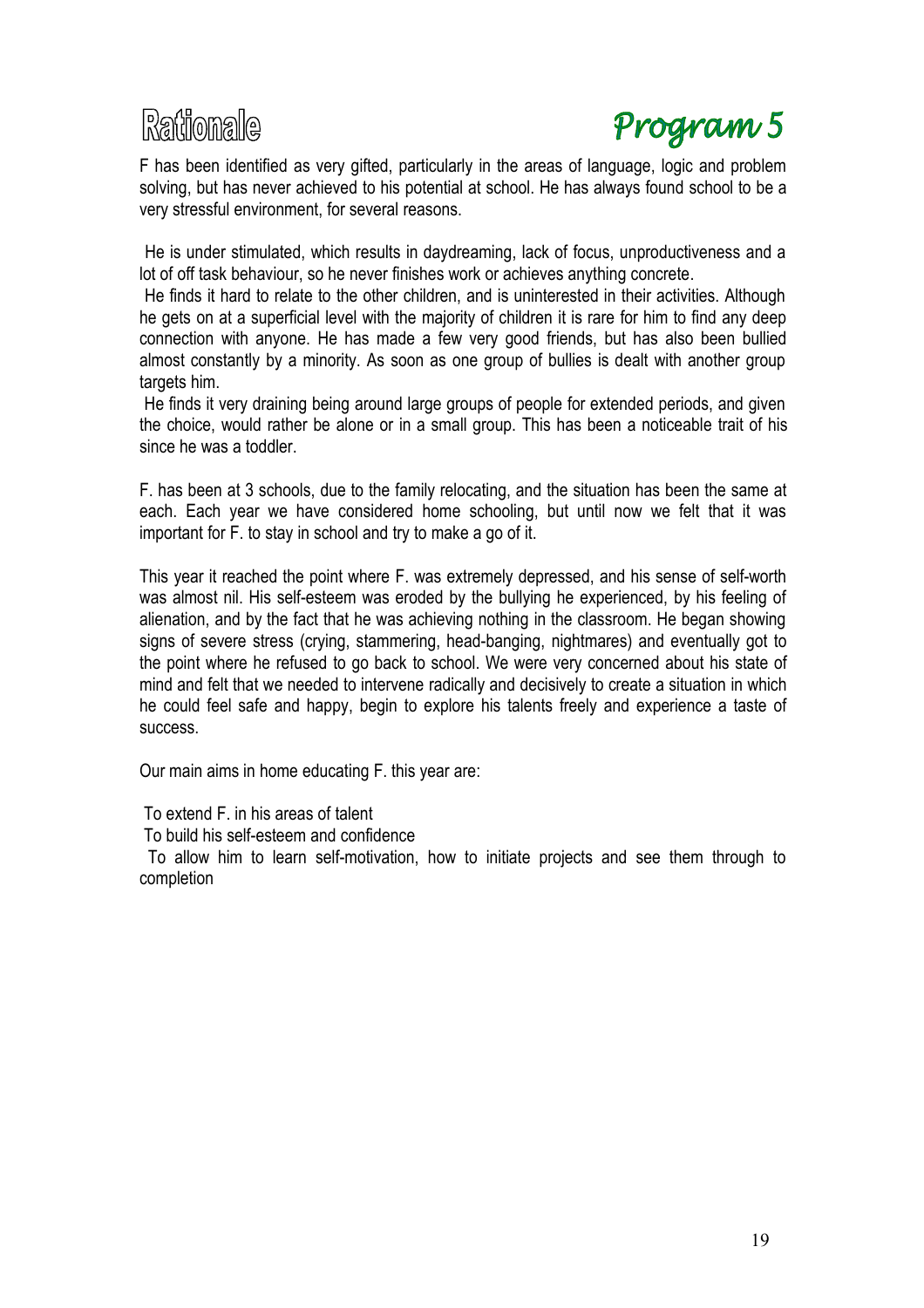# Learning Program

For Term 2 we are just planning to the minimum curriculum requirements, because we want to give F. freedom to explore his interests and to get used to the transition from school. Also, because our decision to home school F. was rather sudden we haven't had much time to plan! We will probably work more closely with the Board of Studies syllabuses later in the year. We want to strike a balance between freestyle and structured activities. F wants to work from textbooks for subjects like maths and French, but appreciates a more flexible approach in other areas.

We will work to a timetable because F, is keen to do so – he likes routine, and thinks he runs the risk of getting off task without one.

We have decided to adopt a unit-based approach. Each unit will last approximately 4 weeks (depending on the level of interest!) and topics will be chosen to cover the range of the key learning areas – each unit will focus on a primary key learning area, but we will plan to incorporate all of them during the course of the unit.

Units will be primarily research based – F. can decide what areas he wants to focus on and how he wants to process and present his discoveries. For each unit, F. will write some key questions that focus on what he wants to learn, and from these he will write his own learning outcomes.

I have included two unit plans to indicate how they will work – I intend to write a plan for each topic that we cover.

Unit topics for Term 2 - 3

On Film How does your garden grow? Aztec civilisation Australia grows up: From Colonialism to Post-Colonialism through Australian literature and Art Advertising and marketing Venomous animals These topics are provisional, and may be changed as F.'s interests and inclinations dictate!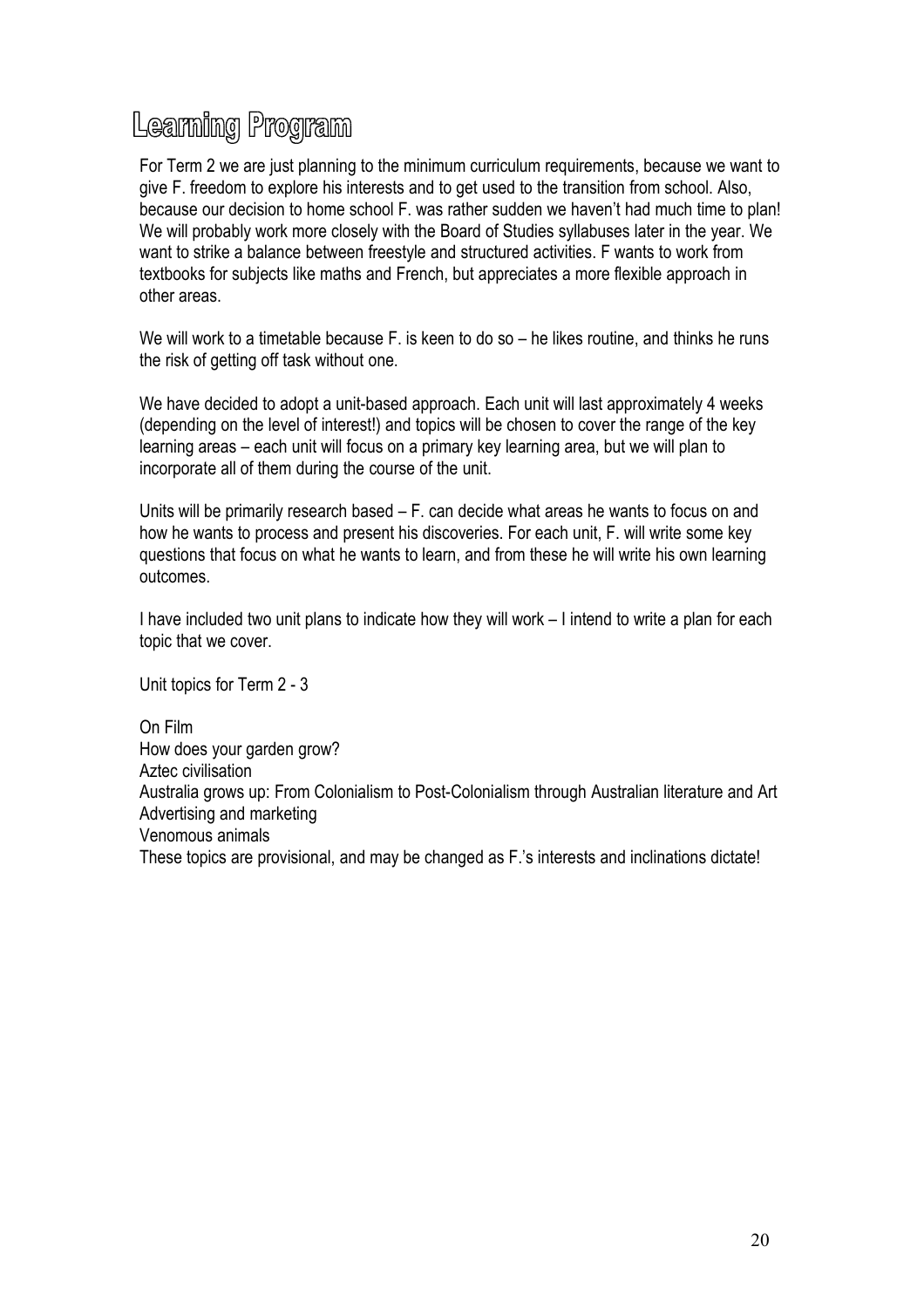# Implementation

As stated above, we will cover each of the key learning areas in the course of our unit studies, but in the following sections I'll set out in more detail how we intend to address each area, and to provide opportunity for F. to regularly practice basic skills.

# English

English is one of F.'s areas of talent, and he'll be working at HSC level for literature studies etc. I teach secondary English, and my post-grad degree is in literature, so I can teach him at this level. Our literature studies will be themed to tie in with whatever our current unit is about wherever possible, but will also follow F's interests. He is keen, for example, to read Shakespeare until he's studied all the plays, so we've started on Macbeth (his choice!).

### Spelling and grammar

F still needs to work on his spelling, so we've decided to source spelling words from the following:

Words generated from F's written work and interests Specialised terminology from unit topic

### Reading

F is a voracious reader, and will continue to read books of his own choosing (just try and stop him!) Extra opportunities for reading will come from:

Reading and researching on current topics Taping audio books for F's younger sisters Weekly trips to the library Listening to audio books while modeling, tidying his room, etc. Regular read-aloud sessions – F is read to by me and D, but also reads novels to the family.

# Creative writing

We have set aside regular time in our schedule for creative writing projects – these may be generated by F, or related to the current topic.

F is a talented writer, and we'd like to give him a chance to work with a mentor in this field we're exploring our options. Failing that, we will enrol him in writing workshops.

### **Maths**

We will work fairly closely to the syllabus for maths, ensuring that F covers the necessary topics. D will supervise F's maths study, and will provide extension work for him. He has a PhD in Mathematics and lectures in Statistics. F's work with D will relate to the current topic where possible (e.g.: In our Aztec topic he'll look at Mayan astronomy and mathematics)

Resources: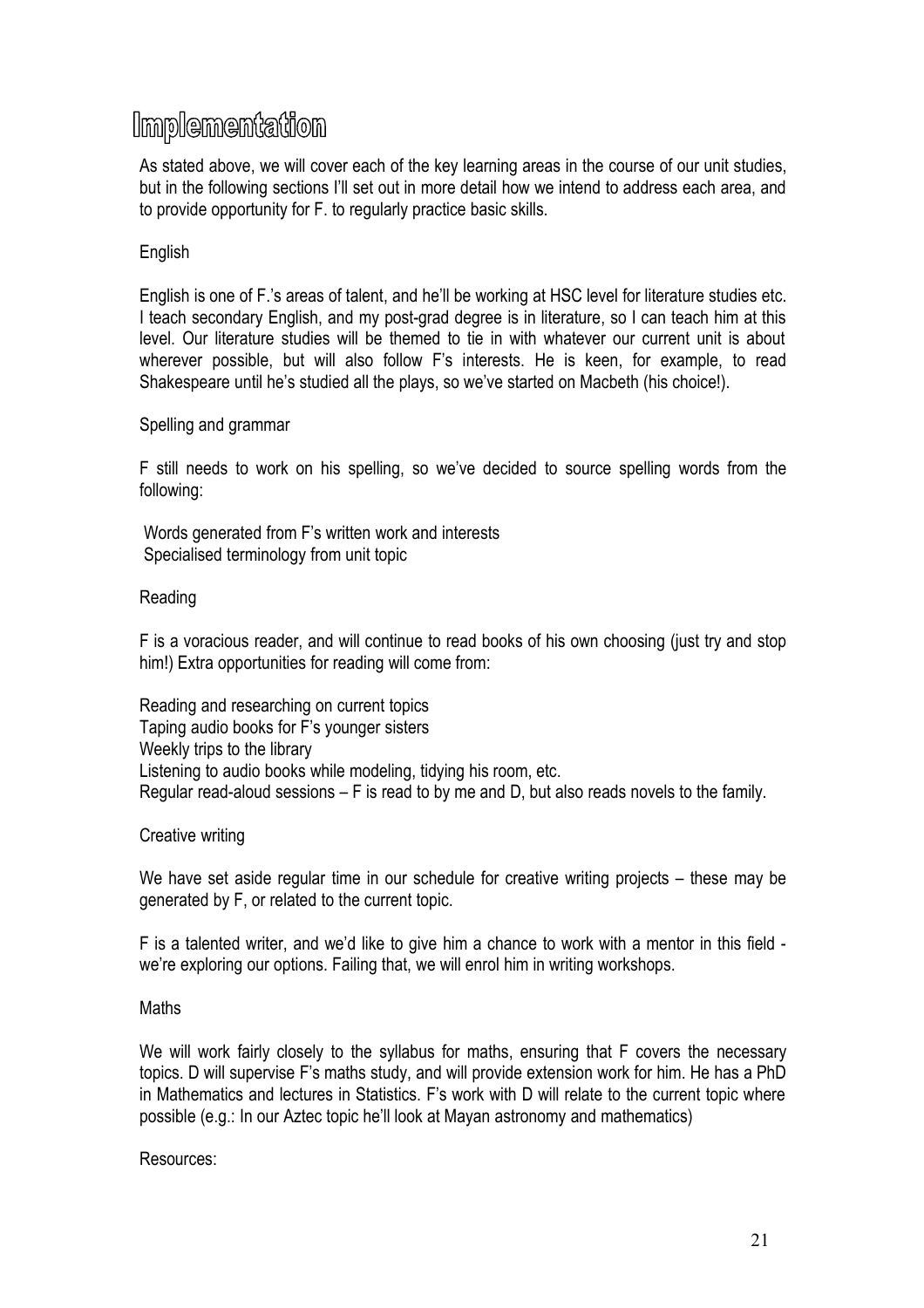Online maths games and revision programs like Coolmath.com or Funbrain The Number Devil

Practical Maths:

Managing own finances Budgeting for clothes, long-distance phone calls, savings, Monitoring his bank account Daily activities (cooking, etc.) Applying maths to current topics – measuring, surveying, graphing, etc

Science and Technology

We'll choose topics of which the primary focus is science and/or technology, (e.g.: film-making, the Solar system, venomous animals) and will try to integrate a focus on science and technology into all units (e.g.: Our gardening topic will include projects on ecosystems and plant biology and our Aztec topic will look at the science of archaeology and the process of mummification)

### French

I'm teaching F French – I've studied it at tertiary level. We may also study Spanish later in the year.

Resources:

Online games and worksheets Harrap's French at Home French/English dictionary Alliance Francaise Sydney

Creative and Practical Arts

Art:

Art is another area that F is very enthusiastic about. I can offer him extension here, as I've completed my first year of study towards a Fine Arts degree, and taught practical art and art history at secondary level.

We'll include a variety of approaches, balancing more formal teaching of techniques and skills with opportunities for F to explore his own ideas and interests freely.

Art activities may be –

Programmed: To be integrated into each topic of study, exploring a wide range of media and approaches

Spontaneous: Art materials and workspace to be set up so that F has free access to them

One-off: as the whim takes us!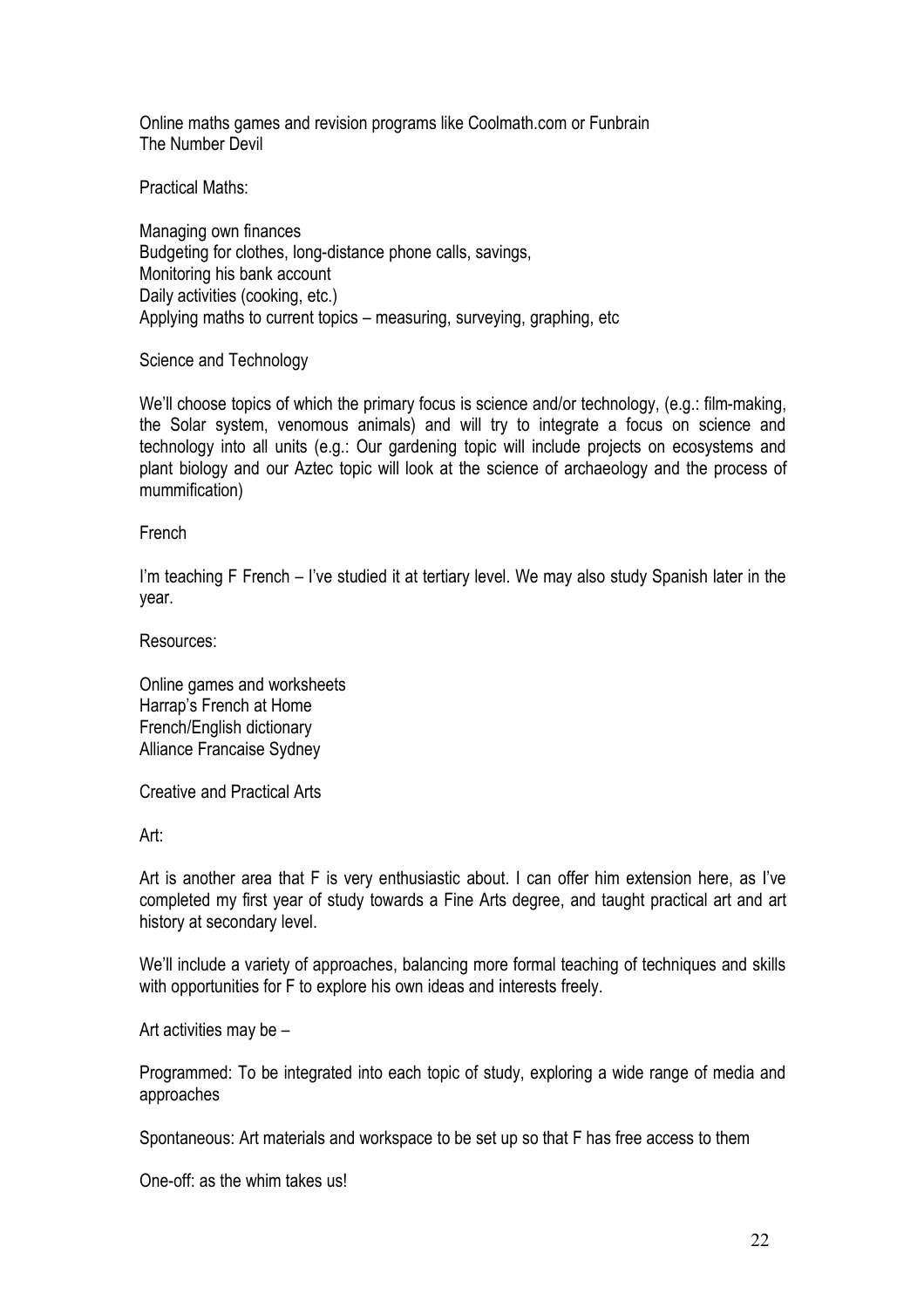We'll also incorporate computer skills into this key learning area, as F is keen to learn how to use Photoshop and Freehand 10. Projects will include designing a short graphic novel, and designing logos and publicity material for our advertising study. We'll make regular visits to galleries and research artist models as inspiration for F's own work. Art History units (e.g.: Australia Grows Up, comparing colonial and post-colonial Australian art) will develop F's critical and analytical skills

Drama

We'll extend F's talents in this area through courses and workshops.

Drama courses at the Australian theatre for Young People (A.T.Y.P) Debating club (to be arranged)

Music

Drum lessons (The Music Workshop, West Ryde) Bass and guitar lessons with D Equipment use and care

Fingering and techniques

Scales and chords

Reading and writing music

Developing a musical ear – working tunes out from the stereo

Composition: writing bass-lines for tunes, writing music for own lyrics

Personal Development, Health, Physical education

Many aspects of the PDHPE curriculum are naturally developed as a part of living in a supportive, functional family environment – discussing and offering guidance on issues such as adolescence, interpersonal relationships, personal health choices and safe living is part of the parent's role. We will continue to create a safe and encouraging environment in which F can freely discuss these and any other issues he needs to.

Opportunities for socialisation: creating positive relationships

Given F's difficulties with socialising at school, we will obviously make this area a priority. F finds it easy to socialise with a range of age groups in a more relaxed setting, and is capable of striking up firm and lasting friendships in these situations. We will provide as many opportunities as possible for him to do so, and help him maintain the contacts he makes.

F will socialise by:

Keeping in touch with the friends he's made at school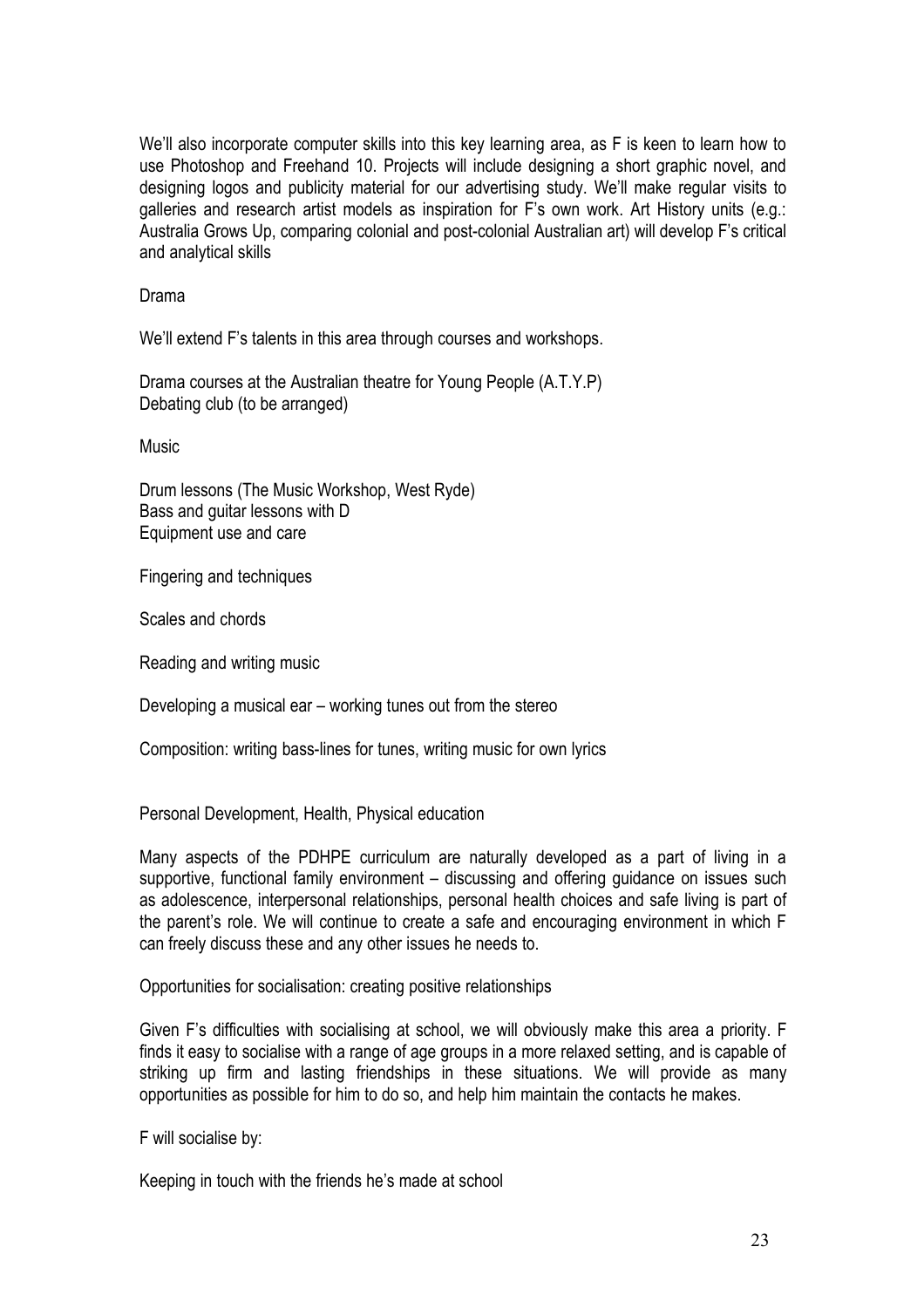Networking with other homeschoolers and attending get togethers and activity days Attending Sydney Family Explorers club outings and camps Attending NSWAGTC events Emailing and writing letters to friends and family overseas Participating in interest and sporting groups such as scouts, sailing, judo, etc. Volunteer work (we're exploring possibilities for this)

## Opportunities for physical exercise

F has decided that for now he would rather not participate in team sports, mainly due to the negative experiences he's had at school. We'll gently steer him in this direction, starting off with social games to remind him how fun it can be! In the meantime, he wants to focus on more solitary activities.

Cycling Judo Daily run or walk Swimming lessons Sailing lessons (during Summer)

### Assessment

F will sit the ELLA and SNAP tests next year

Diagnostic and formative assessment will be built into the learning activities in each unit.

Summative assessments (quizzes, essay tests, etc) will be used periodically to check his learning in the KLAs

I will write a monthly achievement record outlining skills he has mastered, supported by evidence from his work.

Maintaining records of learning activities

I keep a daily record of learning activities, and F writes a diary entry at the end of each day's learning, recording what he's done and writing down questions that he still wants answered. We will keep a portfolio of samples of F's work for each of the KLAs.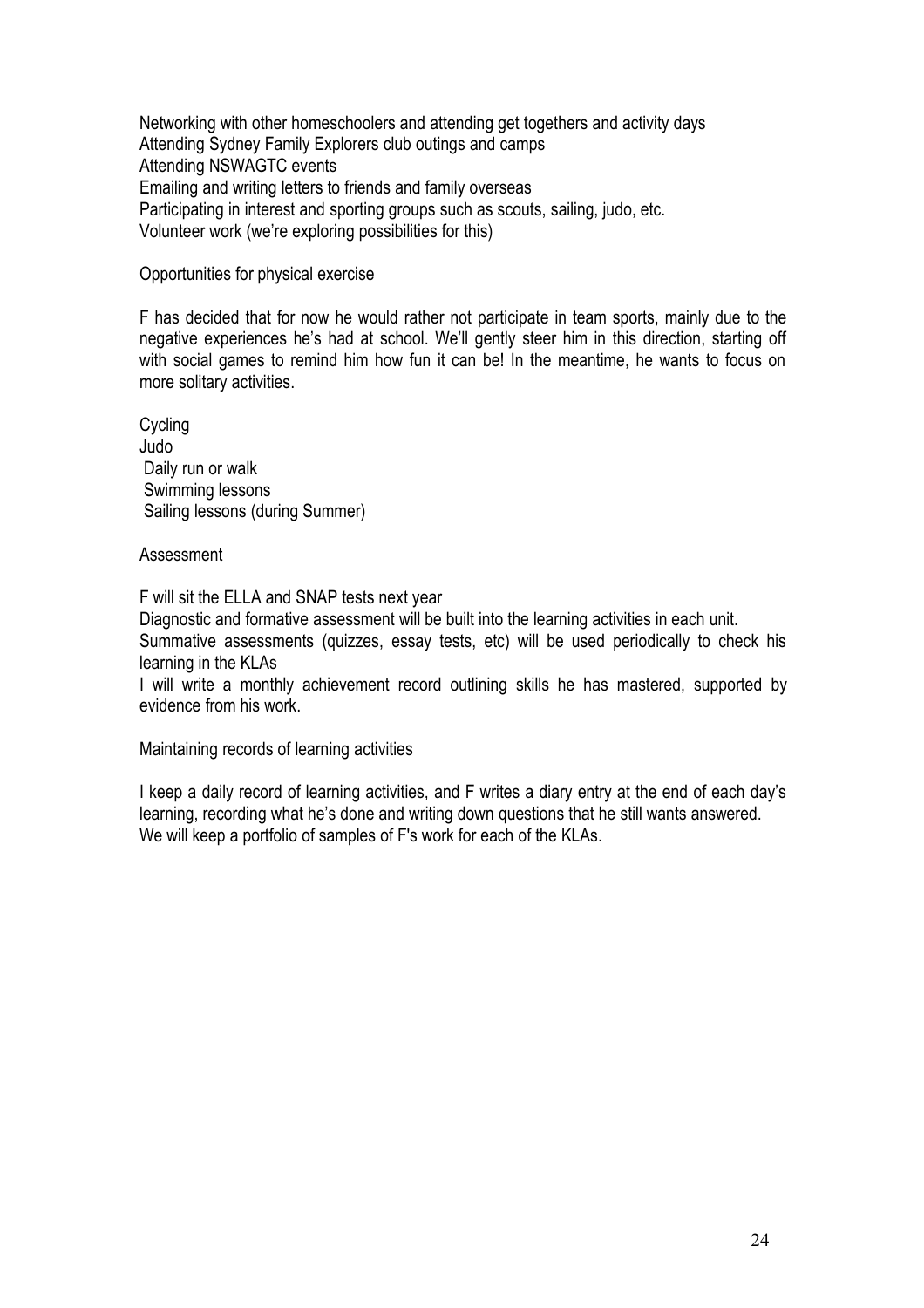# **Sample Plans**

#### **Topic : On film**

#### **Long term goals**

To script, plan, shoot and edit an animated film

To learn to use animation technology

To develop a working knowledge of film techniques

To critically analyse and discuss moving images

To submit final film to Australian Institute for the moving image Memory Grid exhibition, competition or film festival (F to explore opportunities for this)

#### **Key Learning Areas**

#### **English:**

Learning the conventions of Script writing, writing script for short film based on examples, Film studies, analysing film techniques, viewing a range of short, feature, and animated films, learning about genre and structure, writing film reviews

#### **Science and technology:**

Learning stop-frame animation and lighting techniques, using digital video camera Learning to use computer editing programs (imovie and Avid) Researching the history of film technology

#### **Creative and practical arts:**

Storyboarding, Model and set construction Film-making and editing

#### **HSIE:**

Studying the film industry, how it's funded, how its hyped, who makes movies, who decides which movies get made, how movies are marketed and distributed,

Studying the movie industry's contribution to popular culture

#### **Resources**

Sydney Film Center Metro Screen Channel Free Youth Video and TV workshops (June)

Sample film reviews from the Sydney Morning Herald, web, etc.

The video shop The library The internet The computer Great resources for studying film techniques and storyboarding examples available on the web

#### **Sample activities**

Art/Technology: Practicing animation techniques by making a short film based on "Poubelle" series – where rubbish and scraps come together to make animals

English: In-depth film study of Billy Elliott, looking at theme, character, imagery and symbolism, based on HSC syllabus. Producing an essay discussing these aspects of the film.

HSIE: Study of pop culture looking at Barbie, Disney world and Coke as pop culture icons. Then relating knowledge of pop culture to film industry – Hollywood blockbusters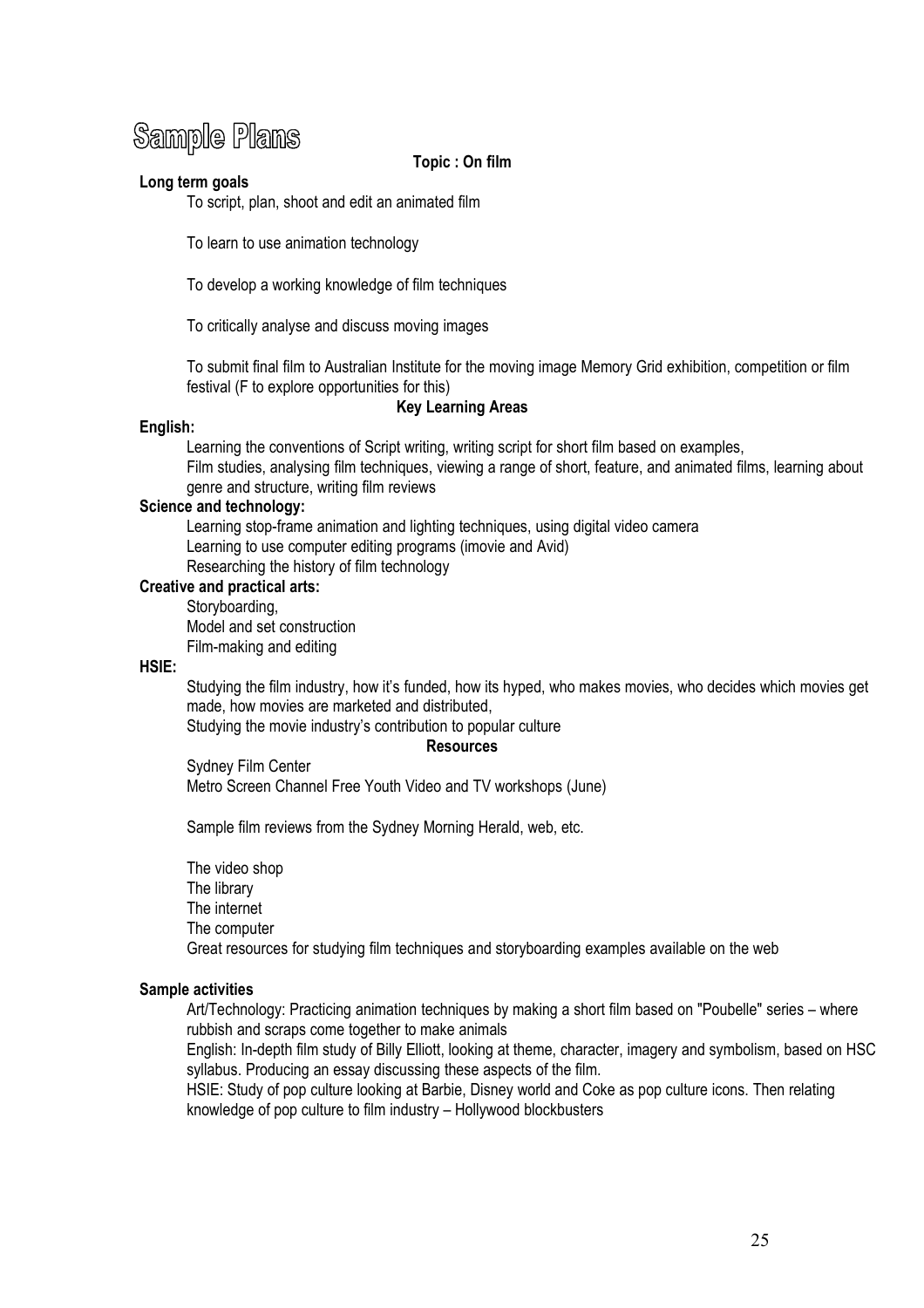#### **Topic :How does your garden grow?**

#### **Long term goals:**

To plan and create a vegetable and flower garden based on organic principles

#### **Key Learning Areas**

### **Science and technology:**

Plant biology **Ecosystems** Life cycles Planning vegetable garden (design and planting schedule) Principles of organic gardening and permaculture

#### **Creative and practical art:**

Observational drawing of plants Natural collages Pottery inspired by gourds and seedpods Henri Rousseau - painting dreamscapes Making signs and scarecrows for vegetable garden

#### **HSIE**

History of agriculture, from hunter-gatherers to monoculturalists. Agriculture today – monocultures, pollution, genetic engineering, the need to feed a growing population: Organic farming and sustainable agriculture

#### **PDHPE**

Making choices about a healthy diet Outdoor exercise and fresh air – digging garden! Learning about environmentally friendly and healthy lifestyle

#### **Resources**

The garden! The library The internet The botanic gardens Local farms and producers

#### **Sample activities**

Science/ Maths: Transect surveys of insect populations, graphing results, drawing conclusions from findings about environmental niches and roles of different insects HSIE/English: Visiting organic farm, writing magazine article about it for NSWAGTC magazine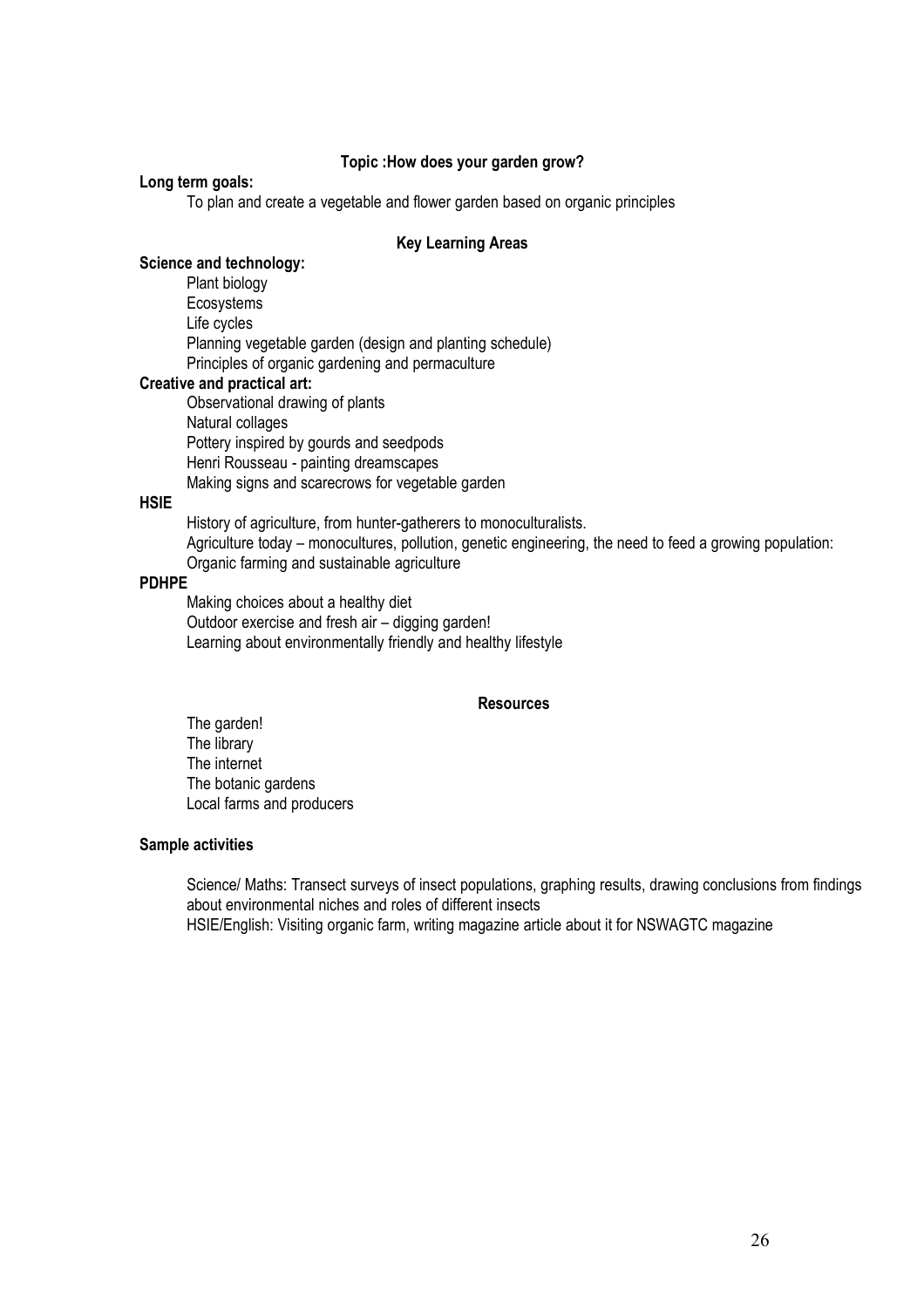Program 6

| Week                     | 1                                            | $\overline{2}$                                                                                   | 3                                 | 4                               | 5                                 |
|--------------------------|----------------------------------------------|--------------------------------------------------------------------------------------------------|-----------------------------------|---------------------------------|-----------------------------------|
|                          |                                              |                                                                                                  |                                   |                                 |                                   |
| English 1                | <b>ESSAYS</b><br>Step 3<br>Task 1            | Workbook<br>Chapter 12                                                                           | <b>ESSAYS</b><br>Step 3<br>Task 2 | Workbook<br>Chapter 12          | <b>ESSAYS</b><br>Step 3<br>Task 3 |
| English 2                | verse                                        | Looking at form: free Famous 'First Drafts' Shaping the poem Anthem For Doomed Language and form |                                   | Youth                           |                                   |
| English 3                | <b>SENSE</b><br>Chapters 37-42               | <b>AND</b><br>Chap 43-48                                                                         | <b>SENSIBILITY</b><br>Chap 49-50  | <b>BOOK REPORT</b>              | <b>WUTHER</b><br>Chap 1-5         |
| English 4                | <b>STORY</b>                                 | <b>POEM</b>                                                                                      | <b>STORY</b>                      | <b>POEM</b>                     | <b>STORY</b>                      |
| Maths                    | Chap 8<br>Ex. A-D                            | Chap 8<br>Ex. E-F & Chap. Rev. Ex. A-D                                                           | Chap 9                            | Chap 9<br>Ex. E-G               | Chap 9<br>Chap. Rev. & O. Stuff   |
| Science                  | Chapter 5                                    | Chapter 5                                                                                        | Chapter 5                         | Chapter 5                       | Chapter 6                         |
| History                  | NEW AGE<br>7.11                              | <b>GOD &amp; GLORY</b><br>8.1                                                                    | <b>GOD &amp; GLORY</b><br>8.2     | <b>GOD &amp; GLORY</b><br>8.3   | <b>GOD &amp; GLORY</b><br>8.4     |
| Geography                | Secondary Edu. Chap SecondaryEdu.<br>$17-18$ | Chap 19-20                                                                                       | Secondary<br>Edu.<br>Chap 21-22   | Secondary<br>Edu.<br>Chap 23-24 | Secondary<br>Edu.<br>Chap 1-2     |
| Latin                    | Book 7                                       | Book 7                                                                                           | Book 7                            | Book 7                          | Book 8                            |
| German                   | Chapter 3                                    | Chapter 3                                                                                        | Chapter 3                         | Chapter 4                       | Chapter 4                         |
| Musician-ship            |                                              | Book 3<br>Lesson 1                                                                               | Book 3<br>Lesson 2                | Book 3<br>Lesson 3              | Book 3<br>Lesson 4                |
| <b>D&amp;T</b><br>Weekly |                                              | Cook                                                                                             | Cook                              | Cook                            | Cook                              |
| D & T Project            | Decide what to do:<br>skirt/Mum              | Buy things                                                                                       | Begin                             | Make                            | Make                              |
| <b>History Of</b><br>D&T |                                              | Decide what to do                                                                                | Research                          | Research                        | Research                          |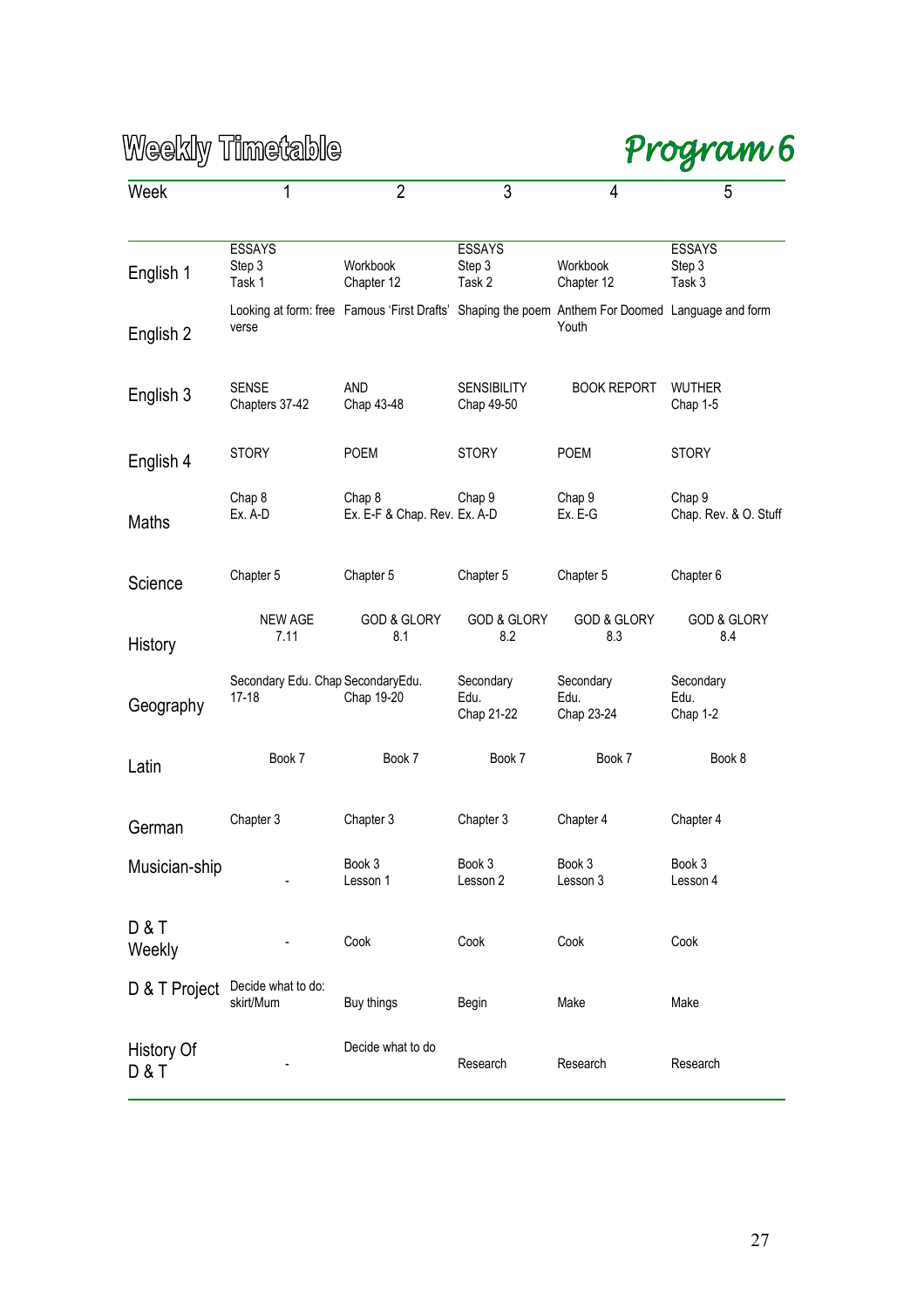| 6                               | $\overline{7}$                                                                | 8                                       | 9                                 | 10                                |
|---------------------------------|-------------------------------------------------------------------------------|-----------------------------------------|-----------------------------------|-----------------------------------|
| Workbook<br>Chapter 13          | <b>ESSAYS</b><br>Step 3<br>Task 4                                             | Workbook<br>Chapter 13                  | <b>ESSAYS</b><br>Step 3<br>Task 5 | <b>CATCH UP</b>                   |
|                                 | Shaping the poem Python guide to poetry Why Write A Critique? Model critiques |                                         |                                   | Readings of the poem              |
| <b>ING</b><br>Chap 6-10         | <b>HEIGHTS</b><br>Chap 11-15                                                  | Chap 16-20                              | Chap 21-25                        | Chap 26-30                        |
| <b>POEM</b>                     | <b>STORY</b>                                                                  | <b>POEM</b>                             | <b>STORY</b>                      | <b>POEM</b>                       |
| Chap 10<br>Ex. A-E              | Chap 10<br>Ex. F-J                                                            | Chap 10<br>Ex. K-L & Chap. Rev. Ex. A-E | Chap 11                           | Chap 11<br>Ex. F-J                |
| Chapter 6                       | Chapter 6                                                                     | Chapter 7                               | Chapter 7                         | Chapter 7                         |
| <b>GOD &amp; GLORY</b><br>8.5   | <b>GOD &amp; GLORY</b><br>8.6                                                 | <b>GOD &amp; GLORY</b><br>8.7           | <b>GOD &amp; GLORY</b><br>8.8     | <b>GOD &amp; GLORY</b><br>8.9     |
| Secondary<br>Edu. 2<br>Chap 3-4 | Secondary<br>Edu. 2<br>Chap 5-6                                               | Secondary<br>Edu. 2<br>Chap. 7-8        | Secondary<br>Edu. 2<br>Chap. 9-10 | <b>CATCH UP</b>                   |
| Book 8                          | Book 8                                                                        | Book 9                                  | Book 9                            | Book 9                            |
| Chapter 4                       | Chapter 5                                                                     | Chapter 5                               | Chapter 5                         | <b>CATCH UP</b>                   |
| Book 3<br>Lesson 5              | Book 3<br>Lesson 6                                                            | Book 3<br>Lesson 7                      | Book 3<br>Lesson 8                | Book 3<br>Lesson 9                |
| Cook                            | Cook                                                                          | Cook                                    | Cook                              | Cook                              |
| Make                            | Make                                                                          | Make                                    | Make                              | Make                              |
| Research                        | Slide Show/Essay                                                              | Slide Show/Essay                        |                                   | Slide Show/Essay Slide Show/Essay |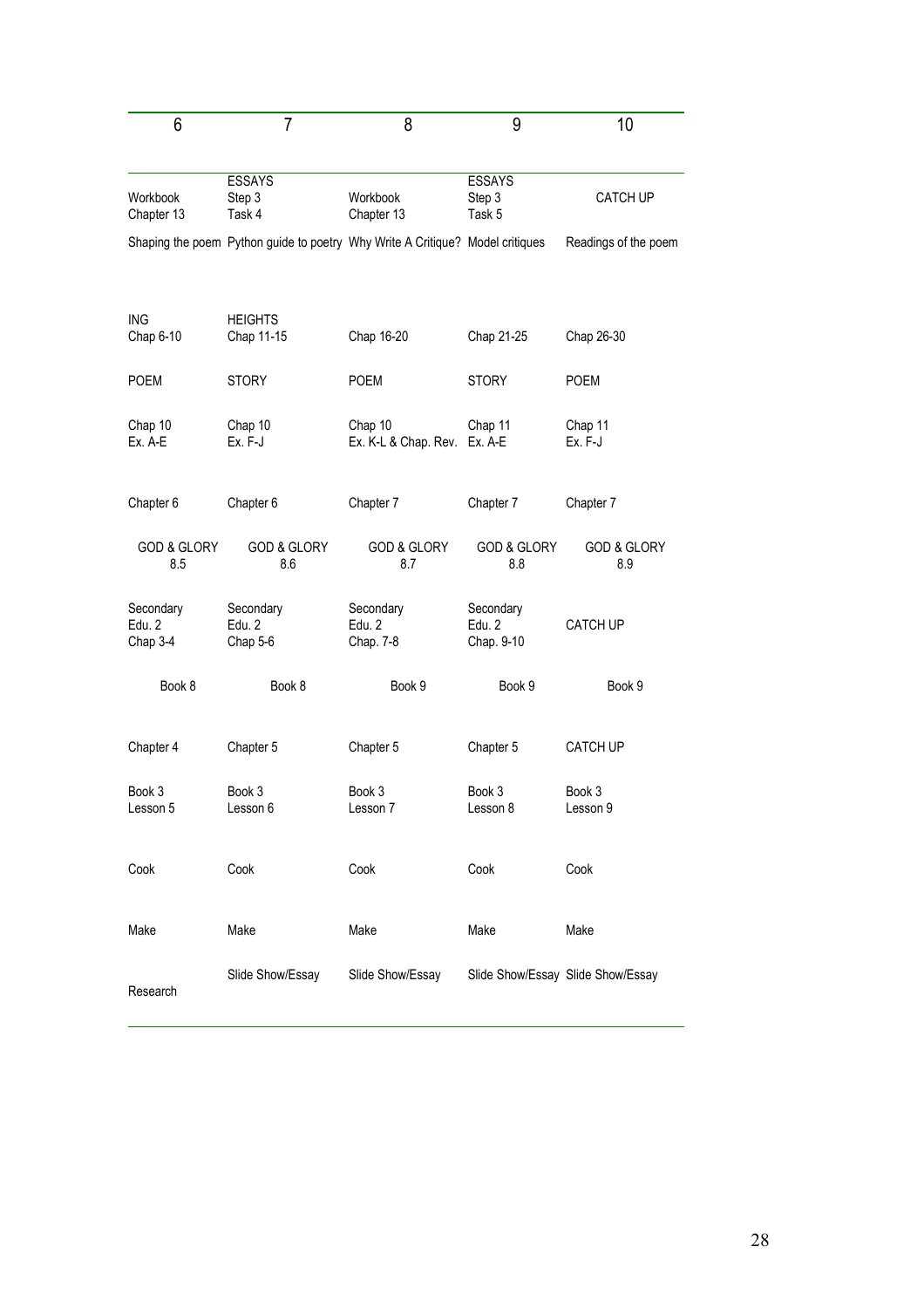# Resources

ESSAYS (from English 1)

– I use a book on how to write Essays, and it's called Excel Years 7-10 Essay Writing Step-By-Step, by Kristine Brown, and it's in the Excel Essential Skills series.

ENGLISH (from English 1)

– for e.1., I vary between this and the essays every fortnight.

– Excel Year 9 English Workbook, by Kristine Brown, in the Excel Essential Skills series (from English 2) E.2 is poetry…

# POETRY

– Studying Poetry by Brian Moon, printed by Chalkface E.3. is me reading classic books then writing a report or review or whatever on them E.4. is just random stuff

(from Maths) MATHS – Connection Maths 8 with a CD-ROM!! by Ted Duffy, Greg Murty, Lorraine Mottershead. published by Pascal Press. I really hate maths…

(from Science) SCIENCE – Core Science 2, by Marian Haire, Eileen Kennedy, Graeme Lofts, Merrin J. Evergreen. Stage 4, Core Science 1&2, Core Content. published by Jacaranda.

(from History) HISTORY – Heinemann History, Links, Ancient & Medieval, Robert Darling, Vicki Greer, John Hospodaryk, Partick Burke. although I must say, this book has a LOT of good stuff in it, but the activites & questions really arent that great.

(from Geography) GEOGRAPHY – this book is really, really, really old. Secondary School 1, 2, 3 & 4. printed by Curriculum Development Institute of Singapore

(from Latin) LATIN – old too. the Cambridge Latin Course.

MUSICIANSHIP – actually, I can't find that book…sorry!!

D&T stands for Design & Technology, I did it while I was at school and I just randomly copied stuff that I remembered from school.

Last semester, instead of D&T, I did Art, and that was learning how to use Corel Draw, on the computer, I learned to draw with a book called Drawing On The Right-Hand Side Of Your Brain, by somehow I don't know. oh, and I also did random things like painting or using oil pastels or charcoal once a week.

(from German) GERMAN – use a teach yourself German book, and an oral CD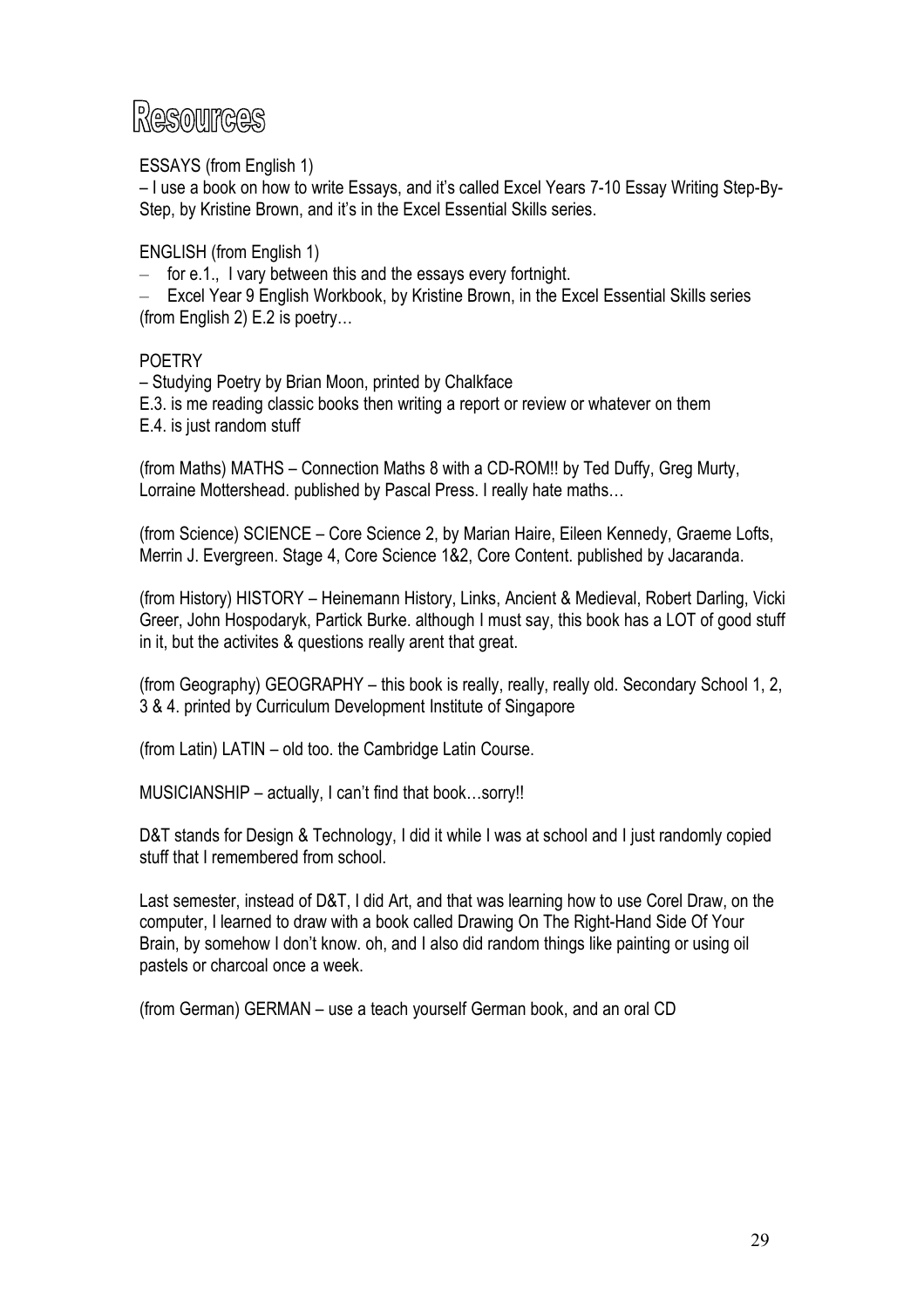# **Broad Curriculum Topics**



1. Maths

2003: Algebra (including trigonometry, logs, surds, indices), coordinate geometry and calculus at year 13 level

Statistics at year 12 level

2004: Semester 1 - Algebra and calculus Uni paper Math 160 Semester 2 **-** Now enrolled in Uni paper Math 104 (calculus) Supervision of maths by mother.

2. English

2003: Writing, both creative and transactional, at year 11/12 level. Reading at adult level already (currently reads a novel a day, on average).

Critical appreciation of wide range of prose, poetry, non-fiction and drama. To cover 20<sup>th</sup> century and prior, and international writing. Year 13 level

Film study

Already has private tutor in English. Also taught by grandmother with support from Aunt C. 2004: Taught by grandmother.

For poetry have covered Beowulf, Chaucer's 'Canterbury Tales', Edgar Allen Poe, Philip Larkin, Wilfred Owen, Shakespeare.

For short stories have covered writers such as Richard Connell, Arthur Conan Doyle, The student Maxwell, Roald Dahl, James Thurber, Joan Aitken, Katherine Mansfield, Isaac Asimov, Guy de Maupassant.

Drama - Shakespeare 'Romeo and Juliet' (both text and dramatised version),

Other topics have included Janet Frame short stories, Sylvia Plath and Ted Hughes poetry, non-fiction writing and criticism, and essay writing.

Still reads about a book a day.

# **Has had article published in** *Tall Poppies* **magazine.**

3. Physics

2003: Year 13 level course to include optics, electricity and magnetism, mechanics and atomic physics.

Also introduction to quantum physics.

Already has private University tutor. Also taught by grandfather.

2004: Taught by grandfather in semester 1.

Covered units, vectors, velocity and acceleration, kinematics, inertia, force, laws of motion, work, potential energy, angular momentum, gravitation, harmonic motion, electrostatics, electric potential and capacitance, DC circuits, magnetic force, electromagnetic induction, RC circuits, relativity, and early quantum theory.

For semester 2 enrolled in Uni paper PHSI 132. Grandfather to tutor.

4. Chemistry

2003: Year 13 level course to include structural chemistry, molecular reactivity, organic chemistry and stoichiometry.

Some lab work will also be provided.

Already attends University lectures on molecular architecture informally. Also taught by grandfather.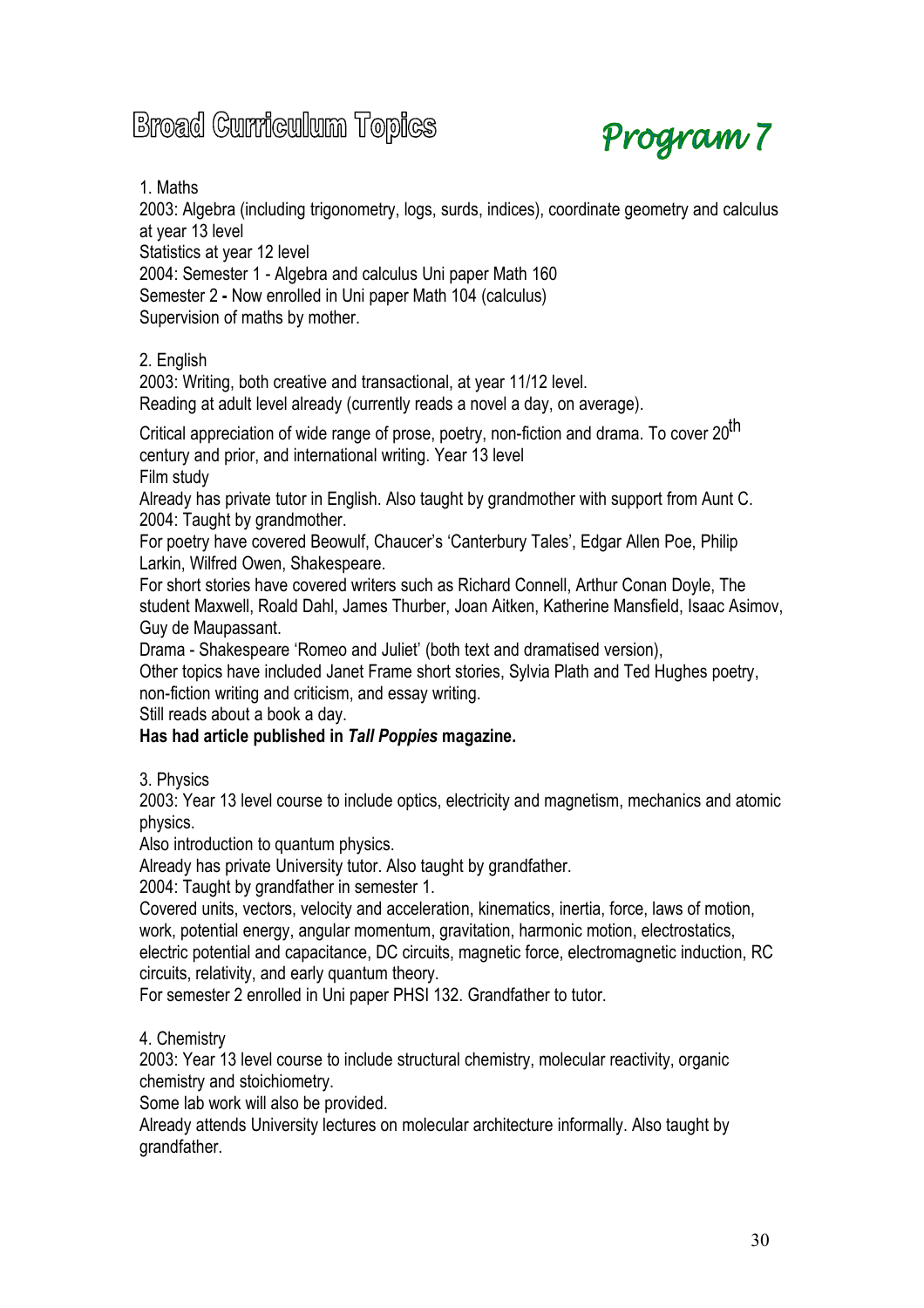2004: Taught by grandfather.

Covered atomic theory, chemical equilibrium, aqueous solutions, redox reactions, thermodynamics, atomic structure and the chemical bond.

# 5. Biology

2003: This will be covered more informally than the other sciences, but will include genetics and other human biology.

Taught by mother with support from grandparents.

2004: Not taught formally. Only covered in informal lectures/classes we attend.

e.g. in July he attended Robert Lord Winston's lecture on 'The Human Brain'; a lecture from an Australian geologist 'Is There Life on Mars'; and a lecture by Professor Warwick from the UK on 'Cyborgs'.

# 6. Latin

2003: Wheelock's Latin online course translating Virgil's Aeneid. He has already completed the entire Oxford Latin Course and translated parts of the Aeneid. He will also do revision with the online drill for the Oxford Latin Course.

2004: No longer doing Latin. Switched to classics instead.

7. History/classical studies

2003: We will concentrate on ancient history, particularly the civilisation of the ancient Greeks and its famous people.

Overview of British history.

Taught by mother with support from Uncle.

2004: In semester 1 he attended University lectures informally – (CLAS 102, Greek and Roman history)

In semester 2 is attending CHTH 131 (Law, Ethics and Religion in a Secular Society) informally.

Continues informally with other aspects of ancient history (Teaching Company lectures on audio) and British history.

8. Music

2003: Performance music in classical piano and jazz trumpet.

Participation in jazz band.

Some composition and theory.

Already has private teachers for both piano and trumpet. Helped by mother.

2004: Semester 1 as above

Semester 2 - No further teaching in performance music, but music of all sorts still plays a large part in our lives.

9. Technology/computing 2003: Basics of computers/LINUX Programming in JAVA and C To teach himself with support from grandfather and Aunt L. 2004: Semester 1 enrolled in Uni course COMP 112 (web design). Semester 2 enrolled in Uni course COMP 103 (computer programming - JAVA)

10. Health

2003/04: All aspects of health education (including diet, exercise, drugs, alcohol, sexual health and determinants of health) are incorporated into everything we do.